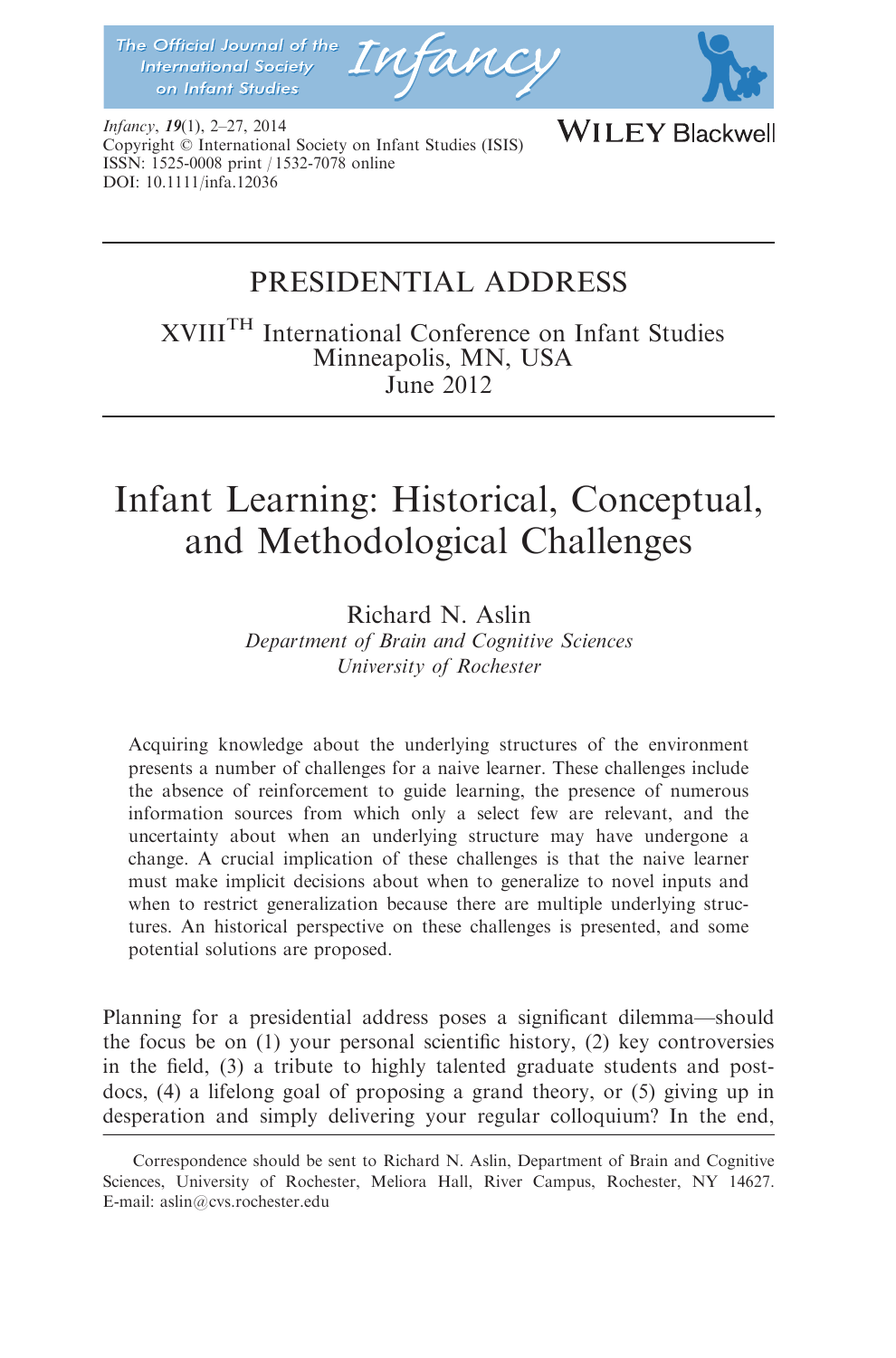this address is a little bit of "all of the above". I begin with some history on the general topic of learning theory and development (Stevenson, 1970), and then pose a series of questions—why is learning a hard problem, what enables learning to be tractable given these problems, and are the mechanisms of learning across development continuous, incremental, and progressive? Along the way, I highlight a number of methodological challenges that face infancy researchers, and I come to some tentative conclusions about how the field might move forward to address the key questions that will surely continue to vex the next generation of researchers.

# A BRIEF HISTORY OF LEARNING DURING DEVELOPMENT

One of the key events in my personal scientific history was the tremendous appreciation for the history of psychology engendered by one of my professors—Robert Wozniak—at the University of Minnesota's Institute of Child Development. In several courses and countless conversations, Rob highlighted the importance of consulting the history of any discipline before stumbling, unannounced, into a subfield where others before you have given considerable thought (and often conducted key experiments) to address a particular question. Fortunately for me, my first laboratory experience as an undergraduate at Michigan State University was with Hiram Fitzgerald, whose own research on infant learning was steeped in the traditions of classical conditioning (Fitzgerald & Brackbill, 1976) that were in turn engendered in him by his mentor Yvonne Brackbill and the major figures in the field before her. The study of learning in infants had a major resurgence of interest in the 1960s not only in the tradition of classical conditioning, but also in the operant conditioning paradigms adapted to study infants by Lipsitt (1964) and Papousek (1959). Two decades later, these same principles were used to condition head-turning behavior (Kuhl, 1985). The beauty of these paradigms was their emphasis on unambiguous events: a single context, clear instances of conditioned and unconditioned stimuli, well-defined responses, and the use of primary reinforcers.

Unfortunately, these early examples of classical and operant paradigms exposed a number of problems for any realistic theory of learning in infants. Problem 1 was the fact that most of the natural environment of infants is devoid of primary reinforcers. This of course was one of the key points noted by Tolman (1932) and demonstrated decades later by Harlow (1959). That is, the so-called secondary reinforcers (e.g., curiosity, contact comfort) were incorrectly characterized as derived from primary reinforcers rather than having primary status on their own. Problem 2 was the fact that the natural environment is filled with high levels of ambiguity—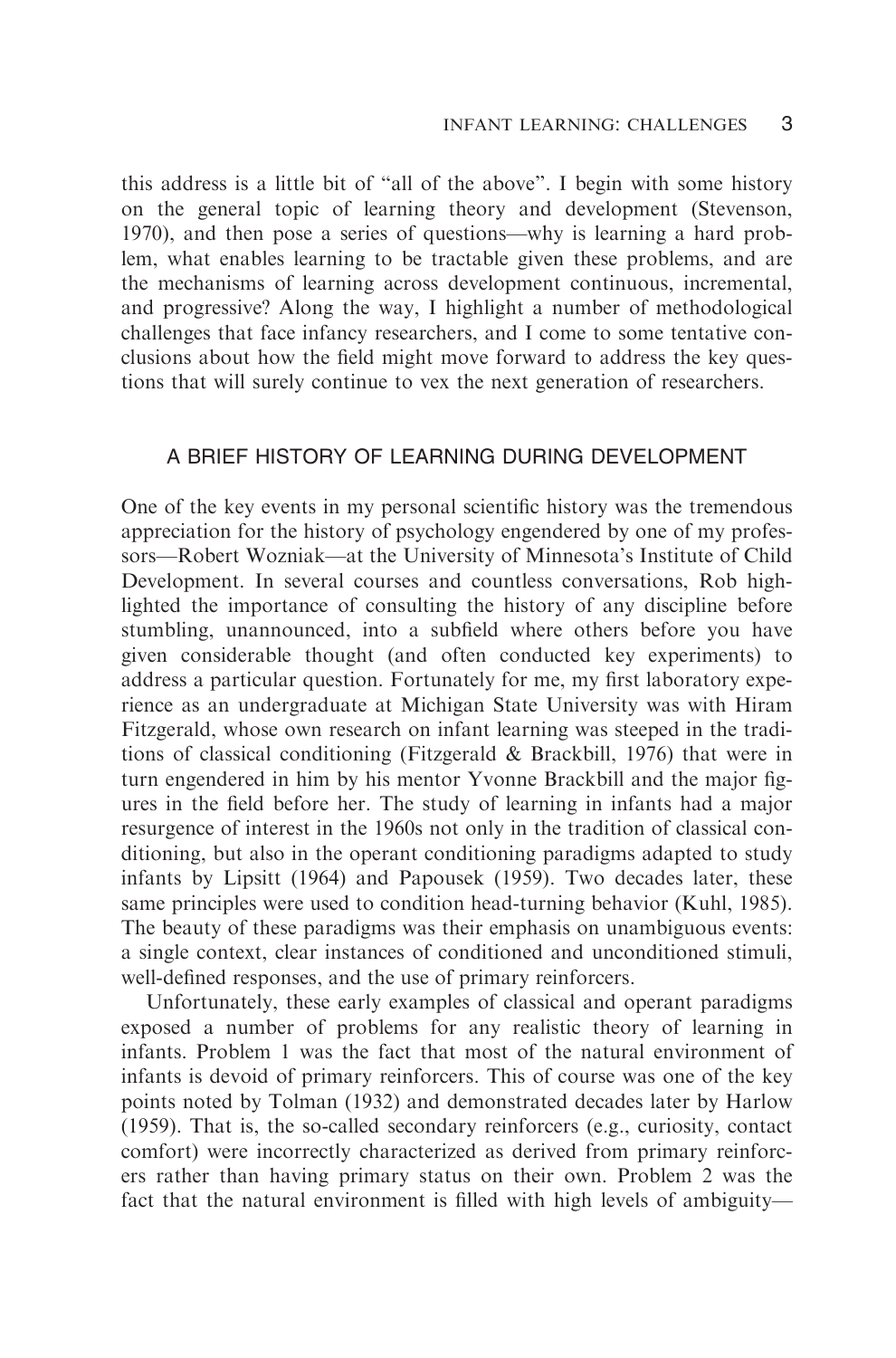that is, given the myriad of events that co-occur, it is unclear whether a stimulus is causally related to another stimulus (or to a reward) or whether these co-occurrences are merely coincidences that lead to suspicious attributions of causal relations. How does the naïve (infant) learner resolve this ambiguity without the benefit of top-down knowledge that is only available to a mature learner?

The road to addressing these two problems was paved by a second wave of methodological advances in the study of infant learning in the 1970s and 1980s and then a third wave of interest in what has become known as statistical learning in the 1990s and 2000s. A key methodological advance was the development and elaboration of the habituation paradigm by Bornstein (1985), Fantz (1964), Horowitz (1974) and McCall and Kagan (1970). They showed that repeated exposure to a stimulus led to a decline in a criterion response (e.g., looking time), which could then be reactivated by a change in that stimulus. Although this simple habituation paradigm provided an excellent measure of discrimination, it was the addition of a "family" of stimuli during the so-called multiple-habituation phase that allowed the paradigm to address questions of category learning. In the hands of Cohen and Strauss (1979) and Fagan (1976), the multiple-habituation paradigm allowed investigators to ask how infants grouped stimuli into categories without the involvement of any conditioned response or primary reinforcer—infants looked for the sake of looking and learned for the sake of learning.

Paradigms that followed in the tradition of operant conditioning, using motor responses other than looking time such as sucking or foot-kicking, showed that infants as young as 1 day after birth were excellent learners. Siqueland and De Lucia (1969) demonstrated that infants suck to turn on a stimulus. Rovee-Collier, Sullivan, Enright, Lucas, and Fagan (1980) demonstrated that infants kick to wiggle a stimulus, despite the absence of any other reinforcer. And DeCasper and Fifer (1980) showed that newborns suck differently (by starting or delaying a burst of sucks) to one class of auditory stimuli over another. All of these methodological advances in the 1970s and 1980s forced the conclusion that classical learning theory must be broadened beyond the limited notion of primary reinforcement to include constructs such as familiarity or novelty, curiosity, control or mastery, efficacy, contingency, and other "hidden causes" as part of the larger family of reinforcers that affect infant learning.

The third wave of interest in infant learning had its beginnings in the work of Barbara Younger and Leslie Cohen in the mid-1980s. Using the multiple-habituation paradigm that they helped to develop, their question centered on how infants allocate attention to the many visual features that define a class of objects. This question tackles Problem 2 raised earlier given a complex environment containing many stimulus features, how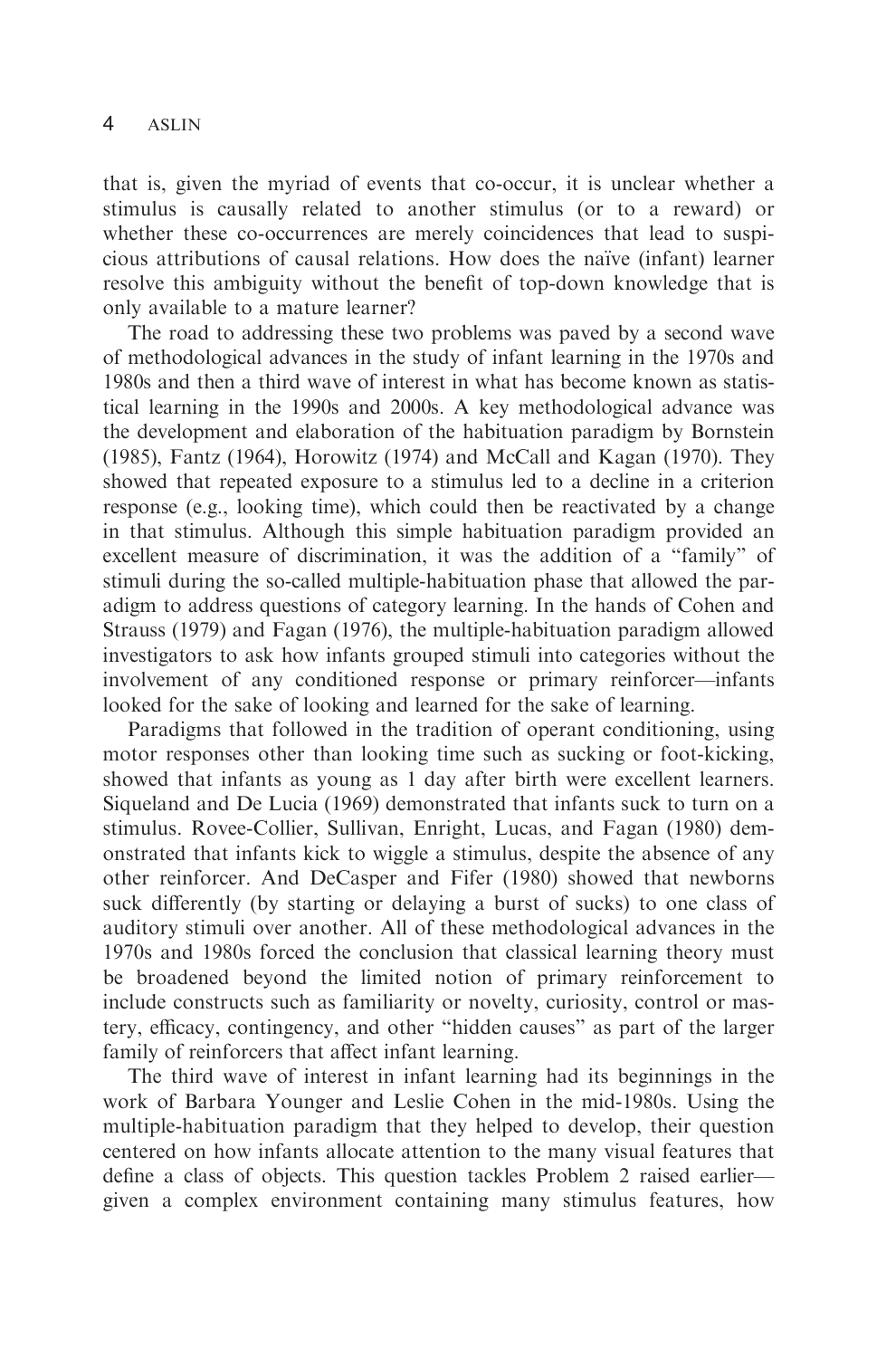do infants implicitly decide to attend to just the "right" features that define a class of objects? Younger and Cohen (1983, 1986) reasoned that if a subset of features covary across a series of images, then infants should automatically attend to those correlated features, even in the presence of all the other uncorrelated (extraneous) features. Their results confirmed this hypothesis, at least in 10-month-olds (but not 7-month-olds). That is, infants "generalized their habituation to a novel test stimulus that maintained the correlation they had seen, whereas they dishabituated to a stimulus containing equally familiar features but that failed to preserve the correlation" (pp. 864–865). In other words, with no reinforcement to guide their attention, and when confronted with a highly complex, multidimensional visual stimulus, infants automatically attended to features that co-occurred in a family of images and generalized their attention to novel images that contained these same feature correlations.

If we fast-forward a decade to a different modality (audition) and a different question (word segmentation) in the study by Saffran, Aslin, and Newport (1996), we see this same implicit learning mechanism at work. Saffran et al. asked whether infants who are exposed to a multidimensional stream of speech elements in the auditory-temporal domain, analogous to Younger and Cohen's (1983) multiple images in the visual-spatial domain, are able to "parse" that stream into word-like chunks. In a series of experiments (Aslin, Saffran, & Newport, 1998; Saffran, Johnson, Aslin, & Newport, 1999; Saffran et al., 1996), they showed that 8-month-olds can indeed segment these streams of speech (or auditory tones) into their statistically coherent chunks. Moreover, in a series of experiments with adults (Fiser & Aslin, 2002) and infants (Kirkham, Slemmer, & Johnson, 2002; Marcovitch & Lewkowicz, 2009), it was shown that this process of extracting temporally ordered chunks operates in the visual modality as well. And reminiscent of Younger and Cohen (1983, 1986), Fiser and Aslin (2001, 2002, 2005) showed that this same process of extracting feature correlations applies to visual-spatial patterns, although instantiated across 16–144 different images rather than the four images used by Younger and Cohen.

This brief historical review of infant learning, spanning more than five decades, leads us back to the two problems that any theory of learning must address. Problem 1—that reinforcement in the natural environment is either not present at all or only rarely—appears to be "solved" by an implicit mechanism of statistical learning. That is, there is a powerful "engine" that operates over any corpus of structured input to extract, without any extrinsic reward, those statistical correlations that are present and, as we will discuss later, generalize to novel exemplars under some circumstances. Problem 2—that there is ambiguity in the input as to what "counts" as a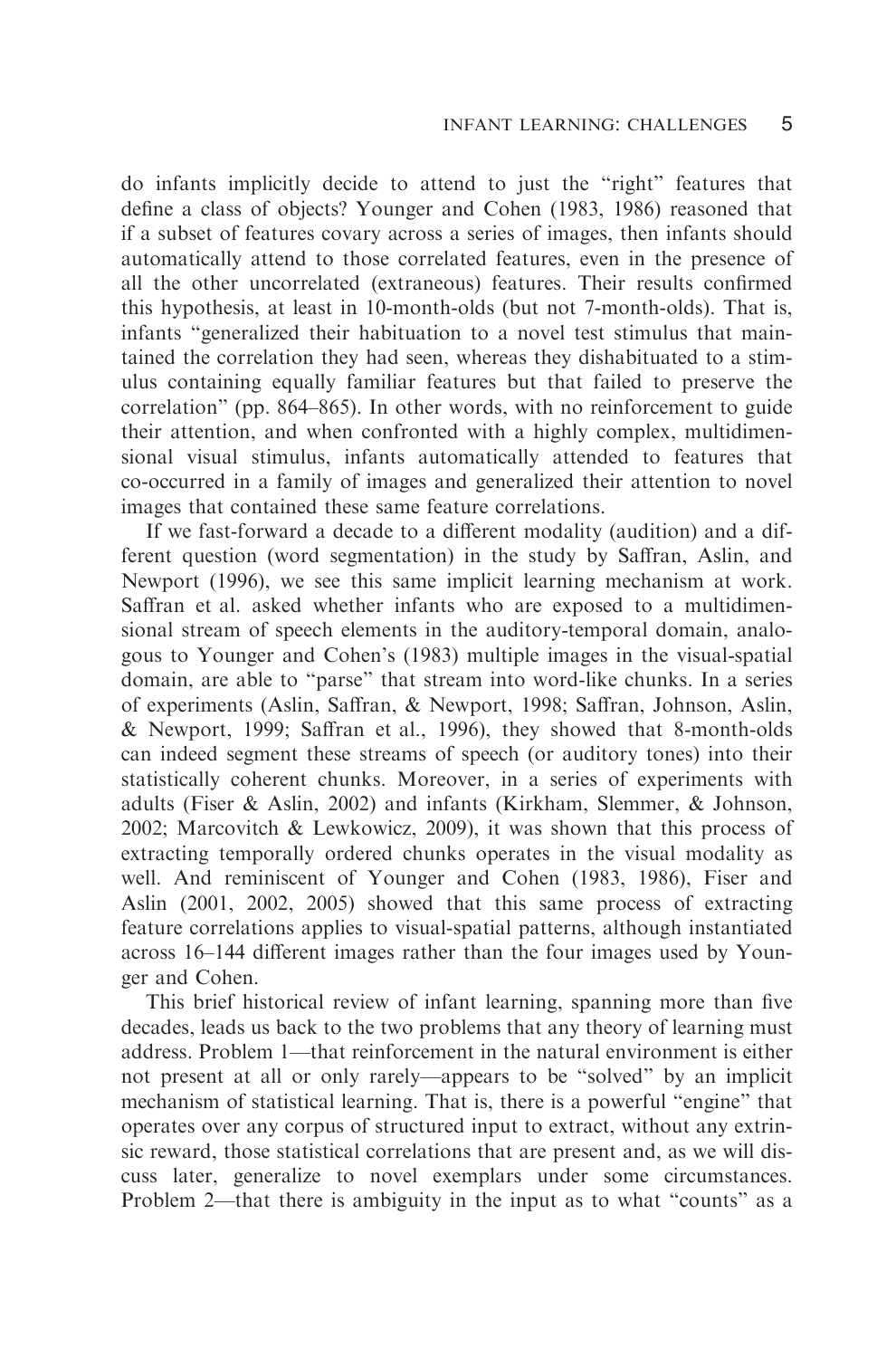relevant feature to be analyzed by this powerful statistical-learning mechanism—has not yet been addressed. A corollary to this problem of what to count is how many features can be counted given limited information-processing capacities in young infants? Laboratory studies, particularly in early work on statistical learning, presented infants with a rather simple set of features devoid of ambiguity so that the "proof of concept" of such a learning mechanism could be demonstrated. But these early demonstrations immediately raised a number of important questions: (1) do naïve learners keep track of statistics across time, across space, and for all possible spatial-temporal correlations, (2) if infants can keep track of statistics among "obvious" elements such as syllables or simple shapes, what about elements at lower (e.g., speech formants, visual pixels) or higher (e.g., grammatical categories, visual scenes) levels, and (3) do infants keep track of everything so that they don't miss anything that could potentially be important to a naïve learner? We turn now to these constraints on learning, which must operate in infants to enable a robust and rapid mechanism to be tractable given the limits on information processing in early development.

# CONSTRAINTS ON STATISTICAL LEARNING

Two classic hallmarks of infant development are a limited span of attention and an inability to process rapidly presented information (Richards, 2008). Yet findings from statistical learning, particularly in the auditory modality, revealed that infants could not only keep track of rapidly presented events (i.e., 4 syllables/sec), but that they could compute a variety of statistics over these events (e.g., frequencies of occurrence, transitional probabilities). Recent evidence on a key aspect of information processing—short-term memory (STM)—appears to reconcile this seeming contradiction. Although several studies had shown that working memory (WM) in infants was highly limited (e.g., holding only one item in WM during a brief occlusion event in 6-month-olds—see Kaldy & Leslie, 2005; Ross-Sheehy, Oakes, & Luck, 2003), WM is a difficult task because it requires continuous updating. In contrast, STM has no competing task or updating requirement while information is being retained. The classic demonstration of the high capacity of STM was by Sperling (1960) using a partial-report paradigm. The logic of the paradigm was that if all items in a visual array were available in STM, but only a few could be reported verbally before STM decayed, then if a subset of the items were highlighted *after* the presentation of the array, subjects should have no difficulty reporting on *any* subset. That is precisely what Sperling found, even for large arrays of items, as long as the subset to be reported was relatively small (e.g., three to five items).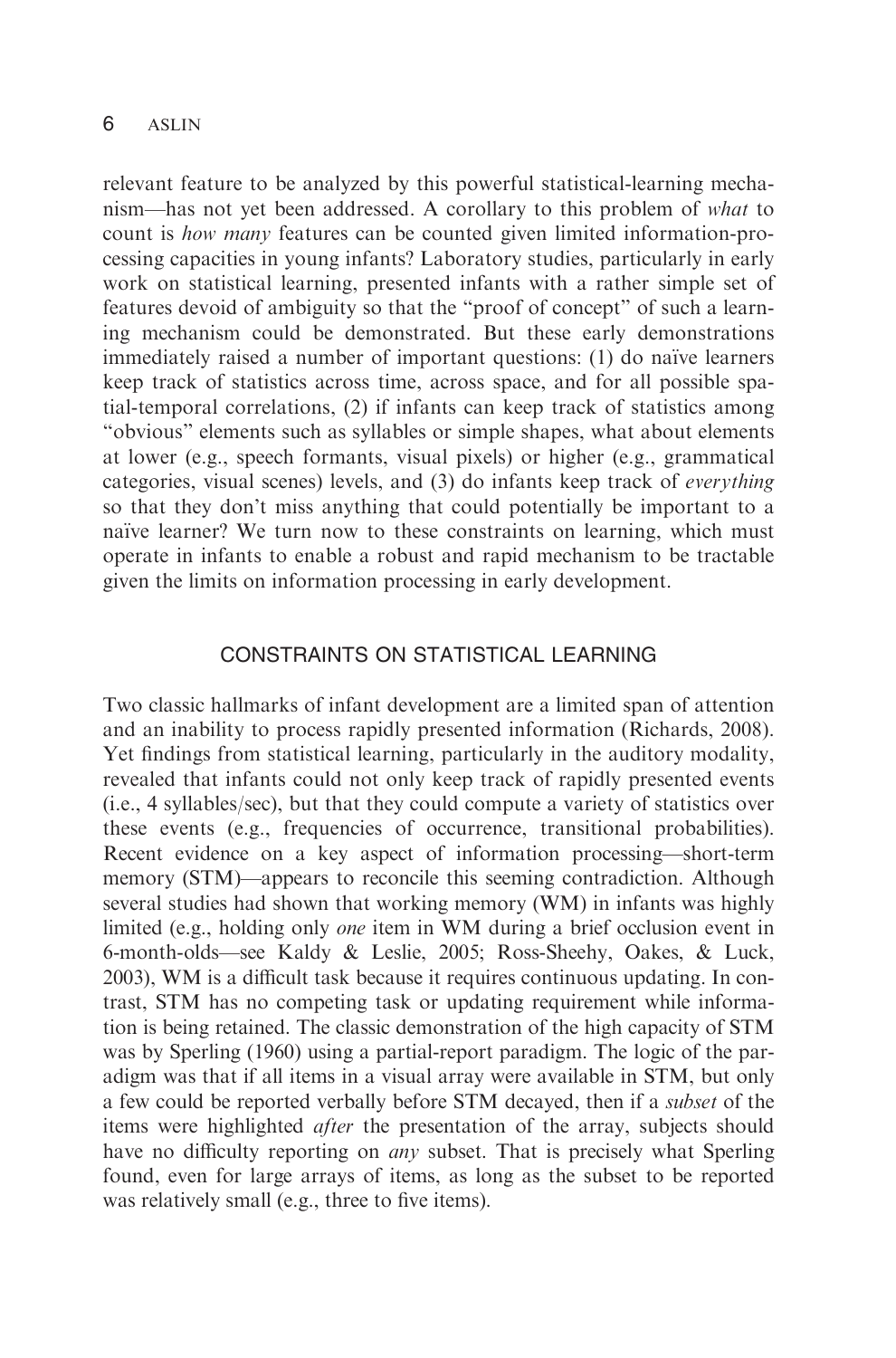A recent study by Blaser and Kaldy (2010) reported a similar pattern of results in 6-month-old infants. They presented infants with an array of up to 10 items varying in shape and color for a brief 1-sec duration and then highlighted two of the items by removing them from the array for 1/2 sec. When these removed items reappeared, one of them had changed. The dependent measure was whether infants looked at the changed item. As in Sperling (1960), if all of the items in the array were encoded into STM, then regardless of which subset was highlighted, infants should detect the changed item and look longer at it. However, if infants cannot encode all of the items in the array, there will be a set-size limit beyond which the novelty preference for the changed item will fail to exceed chance. This pattern of results was precisely what Blaser and Kaldy found—at set sizes of 2, 4, and 6 infants looked longer at the changed item, but at set sizes of 8 and 10 they did not. These results suggest that 6-month-olds have a STM capacity of at least six items in a briefly presented array. Along with prior results on WM, these results also confirm that infants have more limited informationprocessing capacities than adults, although their capacities are still rather impressive given the absence of task instructions, motivation, and training.

What then mitigates Problem 2—the inability to keep track of *all* possible statistics? Over the past two decades, a variety of constraints have been proposed and verified experimentally to account for the naïve learner's ability to overcome the computational explosion problem (i.e., attempting to keep track of everything). These constraints include the following. Attentional biases—infants appear to "naturally" attend to object shape and to the whole object rather than its parts (Smith, 2003), to syllables rather than phonemes (Bertoncini & Mehler, 1981), to a variety of Gestalt principles (Bhatt & Quinn, 2011) such as proximity, synchrony, and stream segregation (within an octave), and to limit inferences to a single possibility (i.e., mutual exclusivity in object names; Markman, Wasow, & Hansen, 2003). Social cues—infants appear to be guided in their attention by the gaze, manual exploration, and pointing gestures of their caregivers (Baldwin, 1993). Environmental simplification—infants benefit from a variety of ways in which caregivers declutter or enhance stimuli in their proximal environment (Kuhl et al., 1997). Cross-situational statistical learning—infants can determine by a simplified "process of elimination" that names and objects are linked even when these linkages are inferred rather than overt (Smith & Yu, 2008). Repetition—infants are confronted with a remarkable level of event repetition, both by how their caregivers act and by how they themselves repeat preferred events under their control. One startling statistic computed by Haith (1980) is that the average 2-month-old infant has sampled its visual environment with over 250,000 fixations (looking times between saccades) since birth.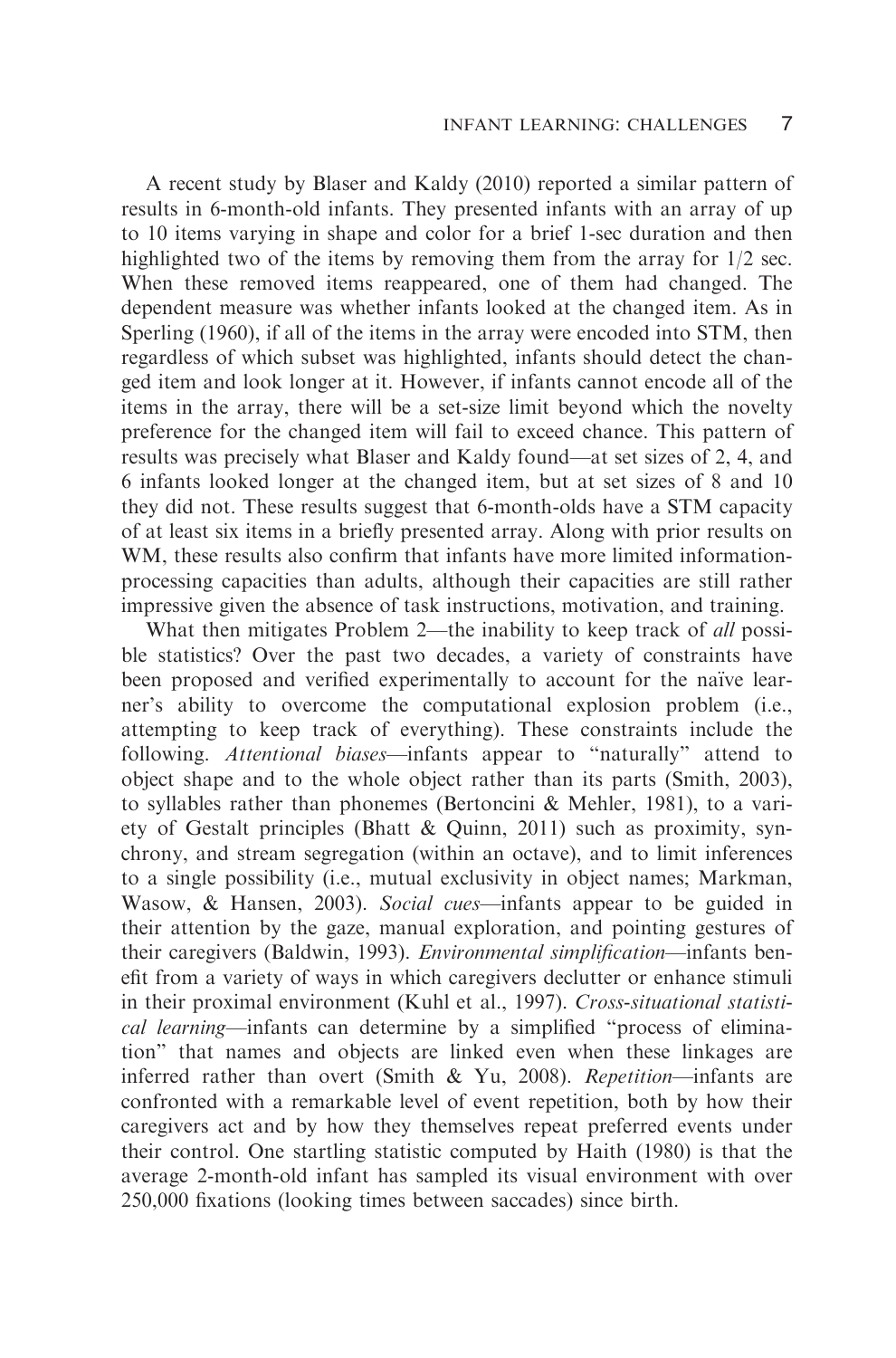Despite the logical advantage of the foregoing constraints—which surely must assist in dealing with Problem 2—it is nevertheless the case that laboratory demonstrations of statistical learning are highly simplified compared to what an infant is actually confronted with in the natural environment. Thus, we should be concerned that such demonstrations are little more than proof of concept that under ideal conditions a statisticallearning mechanism can solve certain tasks. But does this mechanism "scale up" to more natural and complex learning tasks? There are two answers to this question, at least for studies of statistical learning in the language domain. First, a variety of corpus analyses (Frank, Goldwater, Griffiths, & Tenenbaum, 2010; Swingley, 2005) have shown that, to a first approximation, the same types of statistical information manipulated in the laboratory are present in real language input to infants. Yet in real corpora, these statistical cues are less reliable, and thus, one worries that no one cue alone is sufficient. It is important to note, for historical purposes, that initial claims about statistical learning made precisely this point: "Although experience with speech in the real world is unlikely to be as concentrated as it was in these studies, infants in more natural settings presumably benefit from other types of cues correlated with statistical information (p. 1928)" (Saffran et al., 1996). Laboratory studies that eliminate all potentially useful cues except one serve the purpose of showing that the sole cue present in the input is *sufficient* for learning. But such studies cannot confirm that in the natural environment, where many cues are correlated, any given cue plays a necessary role in learning.

The second answer to the "scale up" question is to conduct laboratory experiments in which two or more cues are presented in combination to see which one "wins" or how each cue is "weighted" in the statisticallearning process. Early work that followed this strategy suggested that statistical cues "trump" prosodic cues (Thiessen & Saffran, 2003), at least at the level of lexical prosody (i.e., whether 2-syllable words have a strongweak or a weak-strong stress pattern). The reason that lexical prosody might take a back seat to statistics is that prosody is language-specific, whereas syllable statistics, at least in most languages, are not. Yet there are other levels of prosody that are language-general and so could reasonably serve as universal constraints on which statistics are computed.

One such language-general prosodic constraint is the fact that words never span an intonational phrase—the natural slowing and short pause that typically occurs at boundaries between major grammatical categories (e.g., noun- versus verb-phrase). Take for example the sentence "The beautiful baby smiled at her mother" which consists of two intonational phrases, with a boundary between "baby" and "smiled". It is possible to create strong statistical cues between syllables that fall within an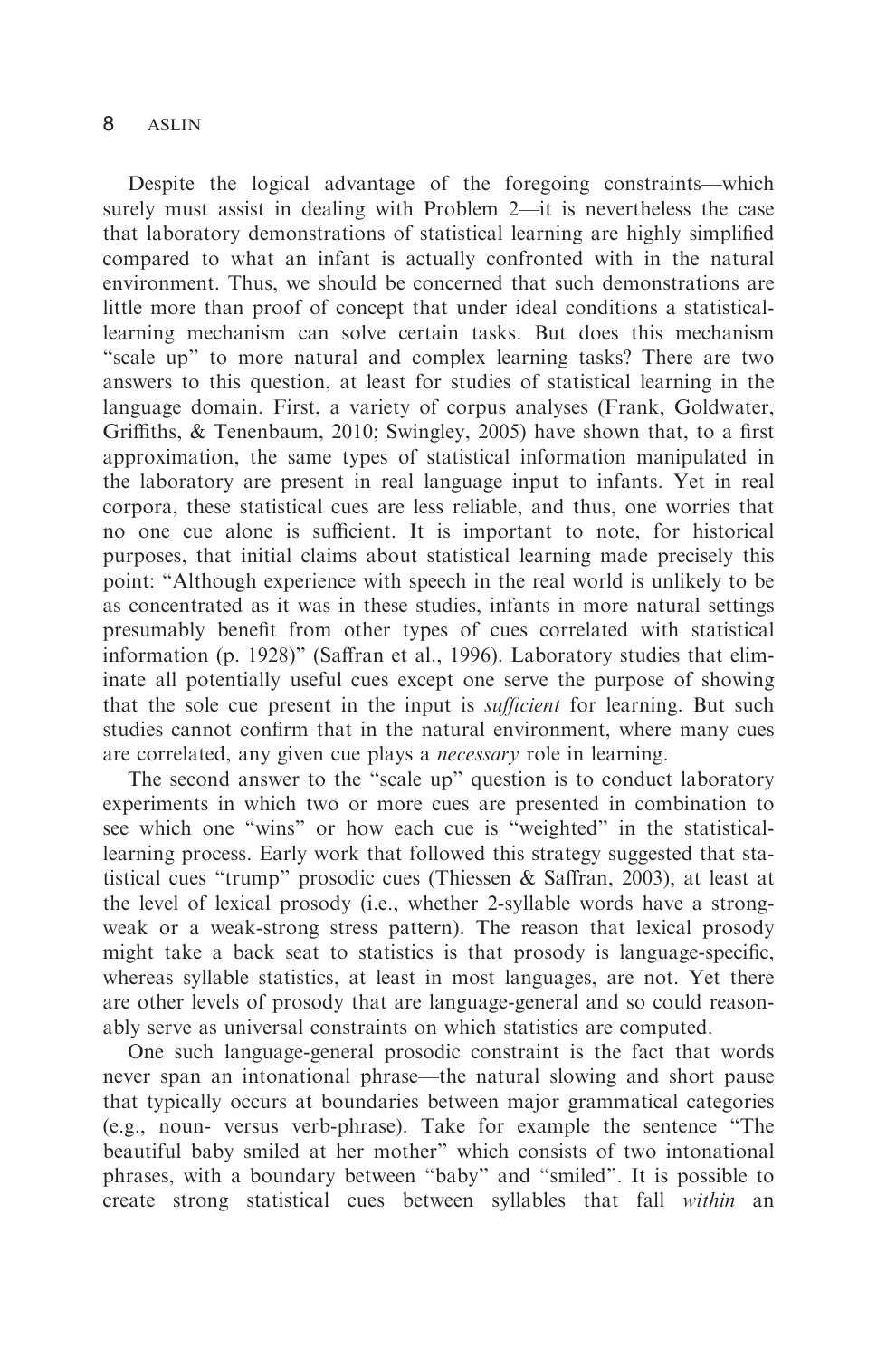intonational phrase, as would be present in any natural language, or between syllables that span an intonational phase boundary, which almost never occurs in natural languages. This design was implemented in Shukla, White, and Aslin (2011) using nonsense syllables as in Saffran et al. (1996), but organized into short sentences rather than continuous streams. A family of such sentences was presented to 6-month-olds as they watched a video display depicting three salient objects. One of the objects consistently underwent motion across trials while the other two objects never moved, thereby drawing infants' attention to the single moving object. The key feature of the design, implemented across two groups of infants, was that there were syllables with strong statistical links (i.e., words) and syllables with weak statistical links (i.e., part-words), but in only one of the two conditions were the strongly linked syllables within an intonational phrase. Thus, if infants attended only to syllable statistics, regardless of their positioning with respect to intonational phrases, both groups would extract these word-candidates and map them onto the single object in the video display that was moving. However, if infants were constrained to extract syllable statistics when they fell within an intonational phrase, then only infants in the group where the ends of words were aligned with the ends of intonational phrases would map these syllable statistics to the moving object. That is precisely the outcome reported by Shukla et al.

The main reason for describing the Shukla et al. (2011) study is that it illustrates how the statistical-learning mechanism of young infants is constrained in a principled way to reduce the computational complexity faced by a naïve learner in the language domain. Intonational phrases are universal characteristics of natural languages that presumably do not themselves have to be learned because they are based on low-level durational and pitch cues. But the Shukla et al. study also illustrates a second important point about the implications of designing laboratory experiments to test infants. As noted earlier, it is natural for experimentalists to eliminate all but one source of information to determine whether it alone is sufficient for learning; that was the goal of the Saffran et al. (1996) study that focused on syllable statistics while eliminating prosodic and repetition cues that are present in natural language input. Subsequent work by Graf Estes, Evans, Alibali, and Saffran (2007) showed that when the input was structured in an incremental manner—streams of nonsense syllables organized into statistically coherent words, followed by the opportunity to map those words onto objects in a referential context—17-month-olds readily solved this task. Shukla et al.'s results showed that these statistical segmentation and word-mapping tasks can be accomplished at the same time and moreover in much younger infants (6-month-olds). This suggests that when designing single-cue laboratory experiments, we may be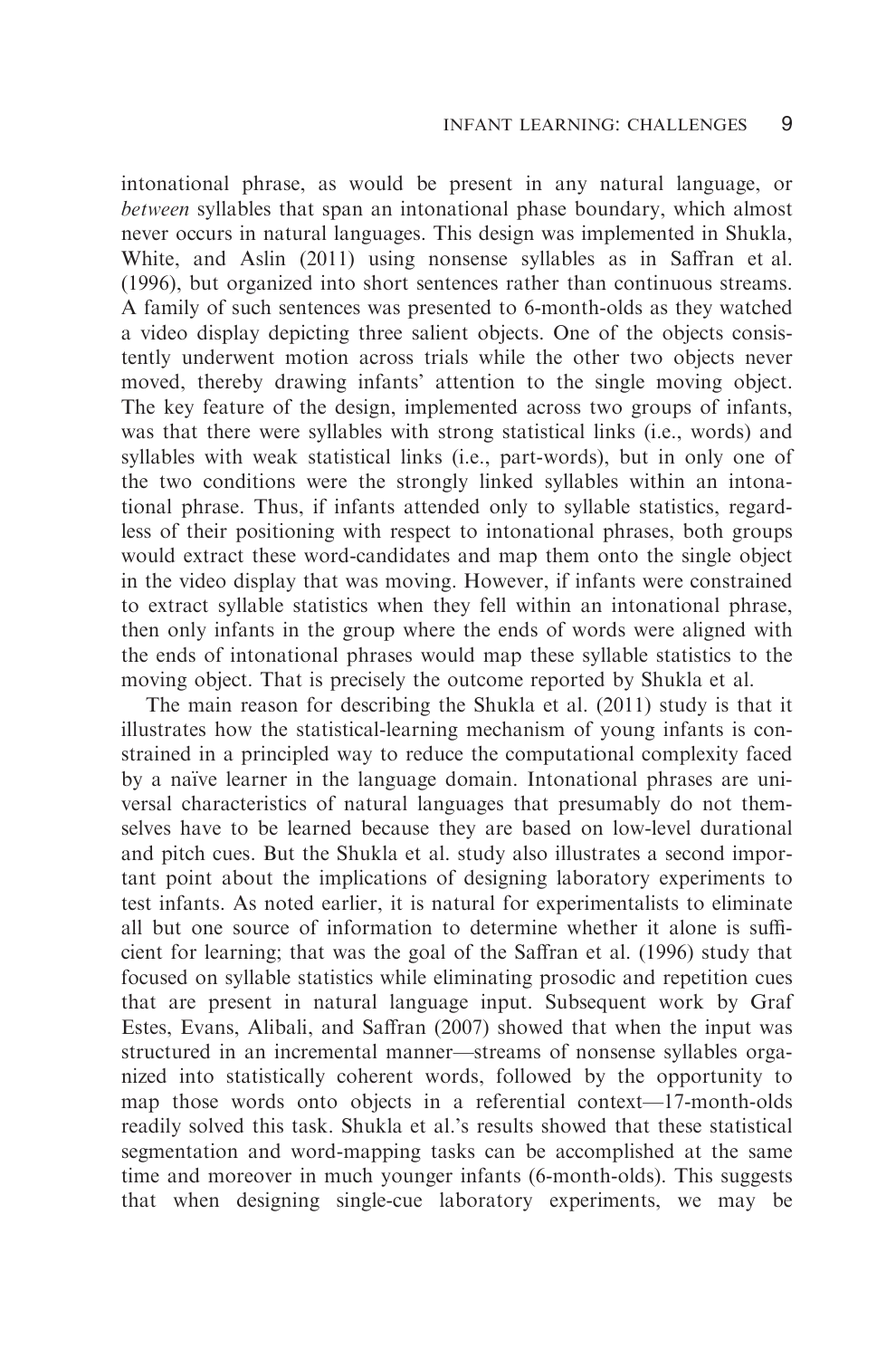underestimating the learning capabilities of infants because they have already formed expectations about how multiple sources of information are correlated in natural language input. The counterintuitive implication of this finding is that making an experimental design too simple may make the task for the infant more complex, thereby leading researchers to underestimate the infant's actual learning capacity.

To summarize this section on the second problem facing the naïve learner—there must be constraints to enable learning to be tractable—the solution seems clear-cut. The computational complexity and interpretive ambiguity about which statistics are the "right" ones to keep track of is solved by a few innate constraints on what to attend to and a learning mechanism that feeds off of these innate constraints to become further constrained by what has been learned so far during development. In the terminology of Bayes theorem, what a learner acquires (called the posterior probabilities) is a combination of what was given by the innate biases (called the priors) and what has already been observed from masses of data (called the likelihoods), filtered through the lens of the innate biases. This is essentially an incremental bootstrapping model of learning, in which a hierarchy of information is built up from two mechanisms—a powerful and robust statistical-learning "engine" that is rendered tractable by a few innate biases, coupled with an enormous amount of raw data that once filtered by these innate biases is forever "blocked" from further computations that would divert the learner along an unfruitful path. But this view of the development of learning rests on an assumption of the infant as a rationale allocator of attention to those sources of information that are the most "fruitful". How does the infant "know" that some information is worthy of their attention and other information is not? The next section tackles this question by reviewing recent work on the fundamental properties of how we interpret looking-time data from infants.

## THE NOVELTY–FAMILIARITY CONUNDRUM

The use of looking times as a measure of learning, and a whole host of other underlying perceptual and cognitive processes, has been exploited for the past 50 years of research on infants (Aslin, 2007). The canonical view of looking times is that they are reactions to stimulation, pulling the infant's gaze hither and yon based on a combination of exogenous (i.e., stimulus salience) and endogenous (i.e., memory) factors. According to this view, the expected pattern during exposure to a single stimulus or a family of stimuli during the habituation phase should be a decline in looking time as memory builds a "template" of the familiar stimuli. And when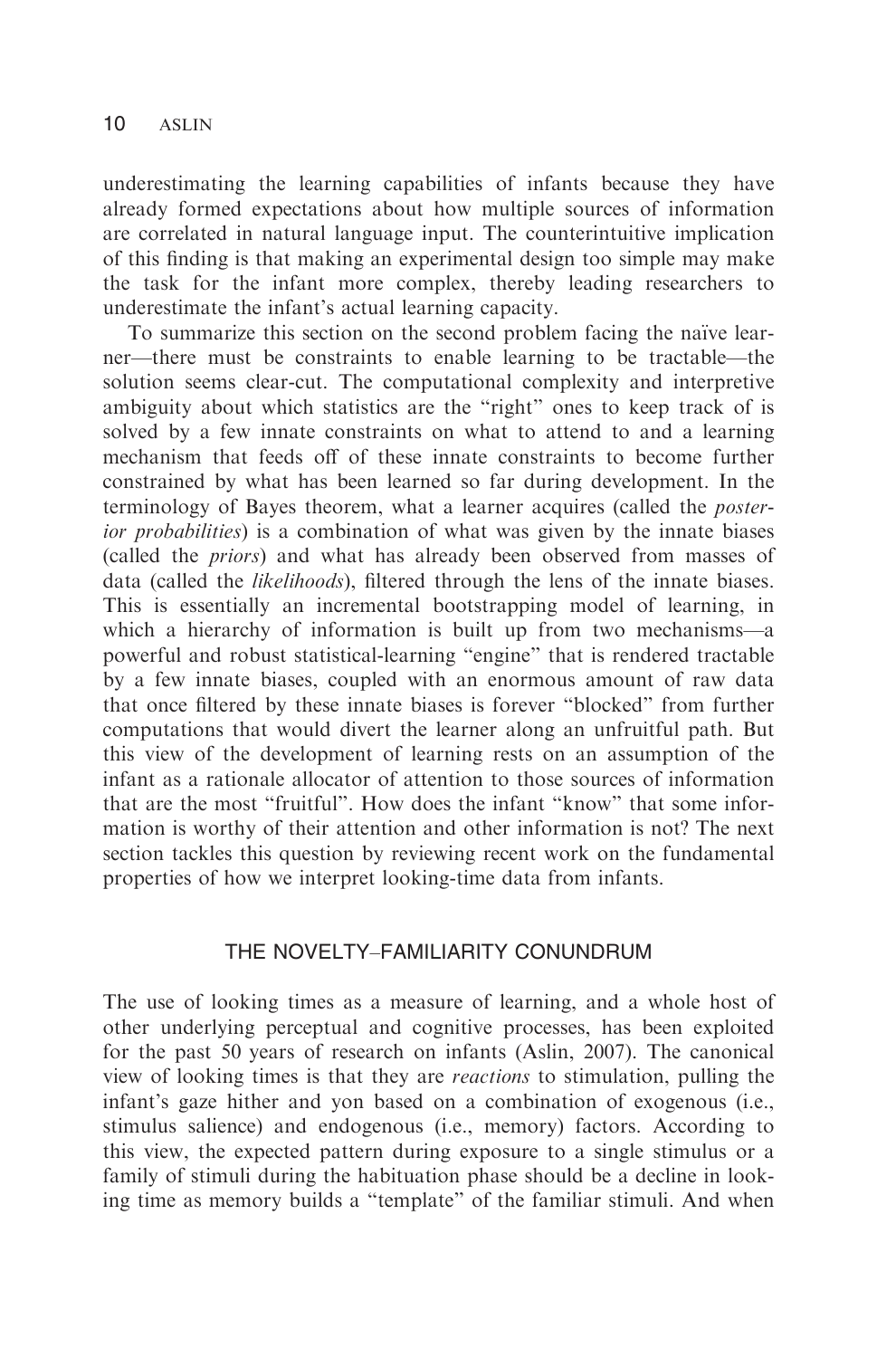a new stimulus is presented during the posthabituation test phase, looking time should rebound to reflect a discrepancy with the template. While this "novelty" response during the test phase is the typical outcome, it is not universal; under some circumstances the posthabituation looking times are longer to the familiar stimulus. For example, although almost all of the findings on infant statistical learning report novelty preferences (i.e., longer looking to the less frequent or less predictable stimuli), there are exceptions (Fiser & Aslin, 2002; Pelucchi, Hay, & Saffran, 2009). In fact, in looking-time measures of infants' preferences for their native language, when there is no immediately preceding habituation phase (but only the long-term exposure prior to visiting the laboratory for testing), infants typically listen longer to highly familiar stimuli rather than to novel stimuli (Jusczyk & Aslin, 1995).

The foregoing results across literally hundreds of experiments raise the possibility that there is at least one additional variable that is unaccounted for by the canonical reactive view of looking times. Kidd, Piantadosi, and Aslin (2012) hypothesized that if infants also take an active role in sampling their visual environment, then looking times should vary by how much information infants are able to extract on a moment-by-moment basis. To be clear, this does not deny the importance of stimulus salience and memory for repeated events as factors that influence infant looking times. Rather, Kidd et al. asked whether this third factor—the ability to estimate the information content of stimulus events—also plays a role in infant looking times.

The logic of the design employed by Kidd et al. (2012) was to create a quantitatively well-defined family of stimulus events whose salience was randomized (to wash out that effect). Each stimulus event varied in its predictability or surprisal given all previous events in a given sequence. Thus, the goal was to determine, at each stimulus event, whether the infant would continue to look at the display or to terminate fixation and end the trial. Notice that this is quite different from previous studies that ask how long infants will maintain their looking. Kidd et al. asked whether on each stimulus event infants will or will not make an implicit binary decision to stay or go. To achieve this, they created very brief (2 sec) events from an inventory of three possibilities on each trial that varied in information complexity from simple (e.g., AAAAAAA) to complex (e.g., ABACCBBBACAA). The hypothesis was that if infants are active samplers, they will terminate their fixation whenever the sequence of events is either too simple or too complex. The former occurs because there is no further information to be gained by continuing to look at highly expected events, and the latter occurs because the events make no sense (or cannot be predicted).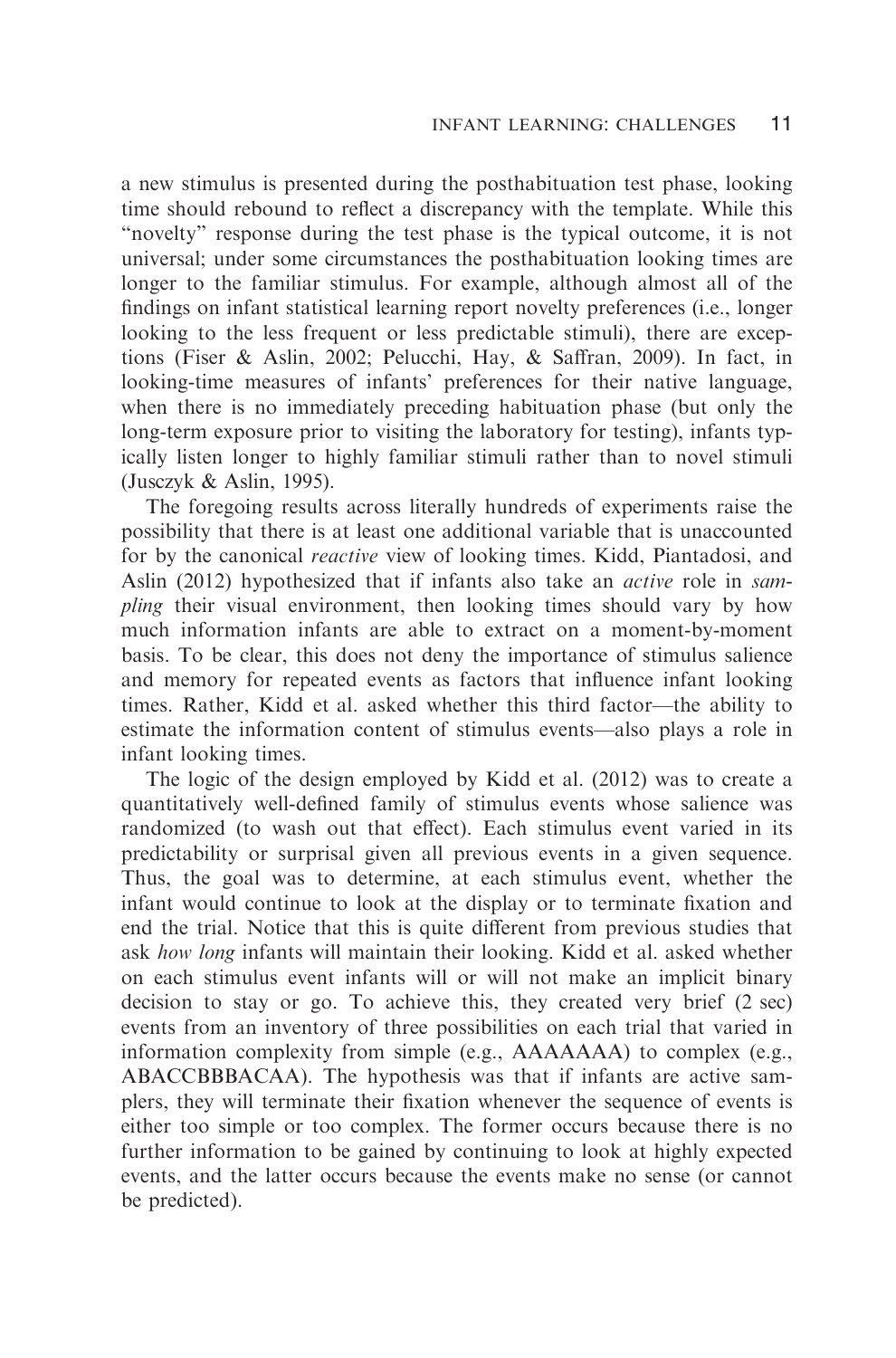The results of Kidd et al. (2012) confirmed the hypothesis that infants are more likely to terminate their looking to events that are either overly simple or overly complex, given the sequence of events leading up to that terminating event, and less likely to terminate their looking to events of intermediate complexity. This generates a U-shaped function of the likelihood of ending a trial as a function of the information content of the events in the sequence (see Figure 1). Crucially, the U-shaped function was not the result of a variety of other variables that could have plausibly led to this outcome. A special form of regression (survival analysis) accounted for factors such as the number of repeated events (e.g., AAA versus ABC), number of unseen events (e.g., ABA without C), the first instance of an event (e.g., C after ABA), and the overall tendency to look less to events as the sequence continued. Thus, the tendency to maintain fixation to events of intermediate complexity—which Kidd et al. called the Goldilocks effect—appears to be based on an implicit sense that some patterns of information are more or less informative than others and therefore worthy of further sustained attention.

A number of follow-up experiments confirmed the general nature of the Goldilocks effect. The sequences of events did not have to consist of three possible objects in the display, but could consist of a single object whose presence versus absence created variations in surprisal. The events did not have to be visual, but could be sequences of auditory stimuli (Kidd,



Figure 1 The U-shaped function reported in Kidd et al. (2012) describes the probability that infants will look away from an event based on the complexity of that event given all preceding events in a sequence. The red symbols are the binned raw data, and the blue curve is the best fitting function with confidence intervals indicated by dashed lines. [Reprinted with Creative Commons Attribution License from Public Library of Science].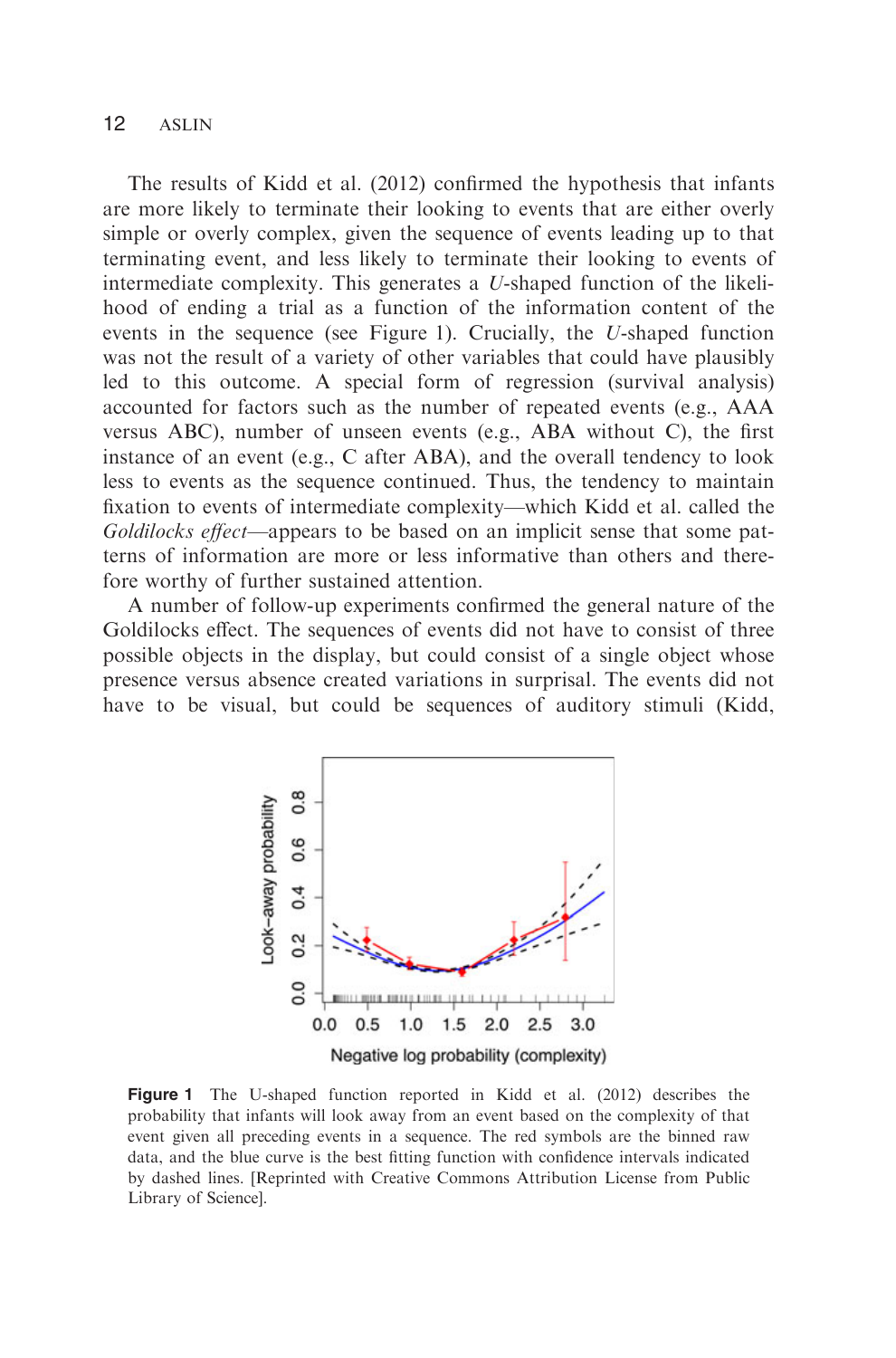Piantadosi, & Aslin, 2014). And crucially, the U-shaped function, which was based on group data, was not an artifact of averaging some infants who had decreasing probabilities of terminating a trial as complexity increased with some infants who showed the opposite pattern. A more detailed analysis of each infant's data confirmed that 39 of 41 infants showed U-shaped functions, thereby verifying the ubiquity and robustness of this active process of allocating attention to sequential events (Piantadosi, Kidd, & Aslin, 2013). In ongoing work, these same visual events were presented to macaque monkeys in a nonreinforced visual attention task, and a similar U-shaped function was obtained (C. Kidd, T. Blanchard, R. N. Aslin, & B. Y. Hayden, unpublished data). Thus, it appears that the general principles by which naïve learners allocate their attention are not unique to human infants or to paradigms used with human infants.

It is important to be clear about how this work on the Goldilocks effect relates to prior work showing U-shaped functions and to point out several unanswered questions that must be addressed in the future. First, many other researchers have observed U-shaped functions and have proposed a variety of explanations for this occurrence (see special issue of *Journal of* Cognition and Development, 5, 1–157). Yerkes and Dodson (1908) noted that the efficacy of learning in rats varies with level of arousal, such that low and high arousal predicted poorer learning than a medium level of arousal. Berlyne (1960) proposed that curiosity modulates the likelihood of learning, with low and high curiosity leading to poorer learning outcomes than a medium level of curiosity. Kinney and Kagan (1976) proposed that infants have a tendency to attend maximally to stimuli of moderate complexity (or discrepancy with respect to a family of stimuli) compared to overly simple or overly complex stimuli. The key difference between these past observations is that the proposed mediating mechanism (arousal, curiosity, discrepancy) was not defined quantitatively and was not assessed independently of the measure of attention itself. That is, stimuli were chosen based on intuitions about how they related to the mediating mechanism, and when a U-shaped function was obtained, the mediating mechanism was interpreted as verified. In contrast, Kidd et al. (2012) quantitatively defined information complexity before presenting the stimulus sequences and eliminated the effects of a variety of other potential mediators of the obtained U-shaped function.

The results of Kidd et al. (2012) raise a variety of unanswered questions. First, what enables infants (and monkeys) to implicitly notice that they are failing to "understand" the complex events and why are they choosing to terminate fixation? One possibility is that learners are evaluating the choice between "making progress" in understanding a sequence of events and failing to see any benefit in attempting to learn something that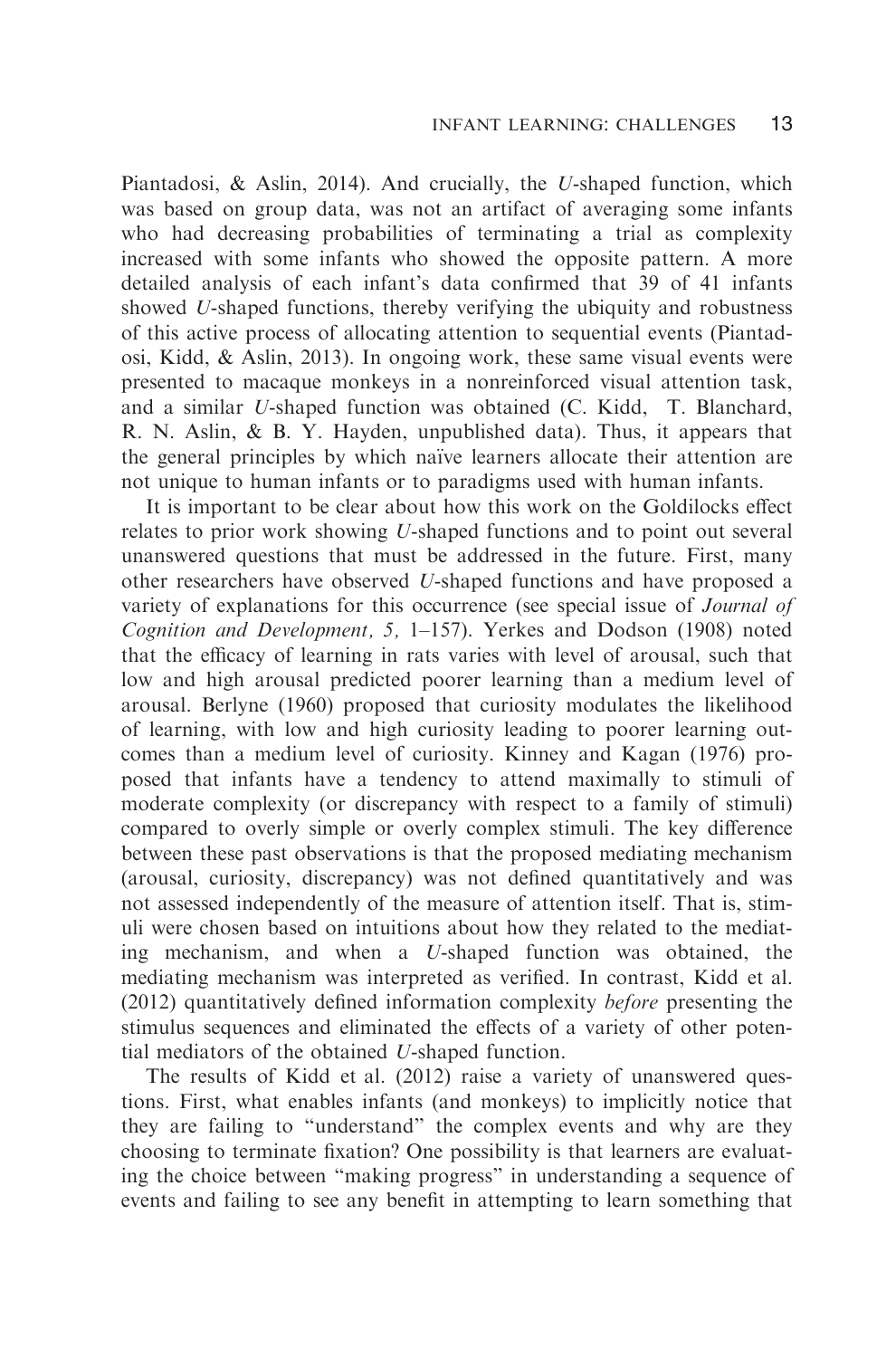is more complex compared to reallocating attention to something that is not yet known but may be simpler to learn. That is, attention is selective and can be allocated to multiple sources of information. Learners may have, by prior experience, learned that if a sequence of events is not "mastered" within some period of time, they are likely to find other sources that can be more effectively "mined" for information and are more readily accessible. However, a limitation of the Kidd et al. work is that allocation of attention was not linked to the efficacy of learning. It is possible that the "sweet spot" of the Goldilocks function is where information is best learned, but it is also possible that learning occurs best on the rising portion of the function where information is slightly more complex. There are hints in a recent study by Tummeltshammer and Kirkham (2013) that learning is in fact facilitated when an intermediate level of predictability is present.

A third limitation of the Goldilocks results is that so far they only apply to sequential events and only to stimuli that are not "special" in some way. The choice of sequential events was driven by the goal of quantitatively characterizing the information complexity of the stimuli (i.e., entropy or surprisal is a well-defined mathematical property). It remains to be seen if similar quantitative metrics of information complexity can be applied to static stimuli. Kidd et al. (2012, 2014) avoided special classes of stimuli such as faces or the mother's voice precisely because such stimuli are thought to be treated differently, either by innate biases or by past experience, than arbitrarily novel stimuli. Clearly, the valence of certain classes of stimuli must be taken into account to extend the Goldilocks findings to events that are common in the natural environment. And finally, there are potential interactions between spontaneous allocation of attention and the "reward" that could follow—perhaps in the form of a "sense of mastery" or reduced "prediction error" if learning is achieved.

In summary, the Goldilocks work is not merely a methodological sidebar to studies of attention, but also a catalyst for thinking more deeply about what factors control looking times and how these factors influence the interpretation of studies of infant learning. So far, we have focused on studies of statistical learning that were limited to asking whether infants can compute and remember items or events to which they were exposed in an immediately preceding familiarization phase. We now turn to the more interesting case of how infants generalize from familiar to novel items or events. After all, knowledge based solely on what we have already experienced is overly restrictive and inefficient—a "smart" learner must be able to make inferences about previously unexperienced items or events to attain the generative capacity of a mature learner.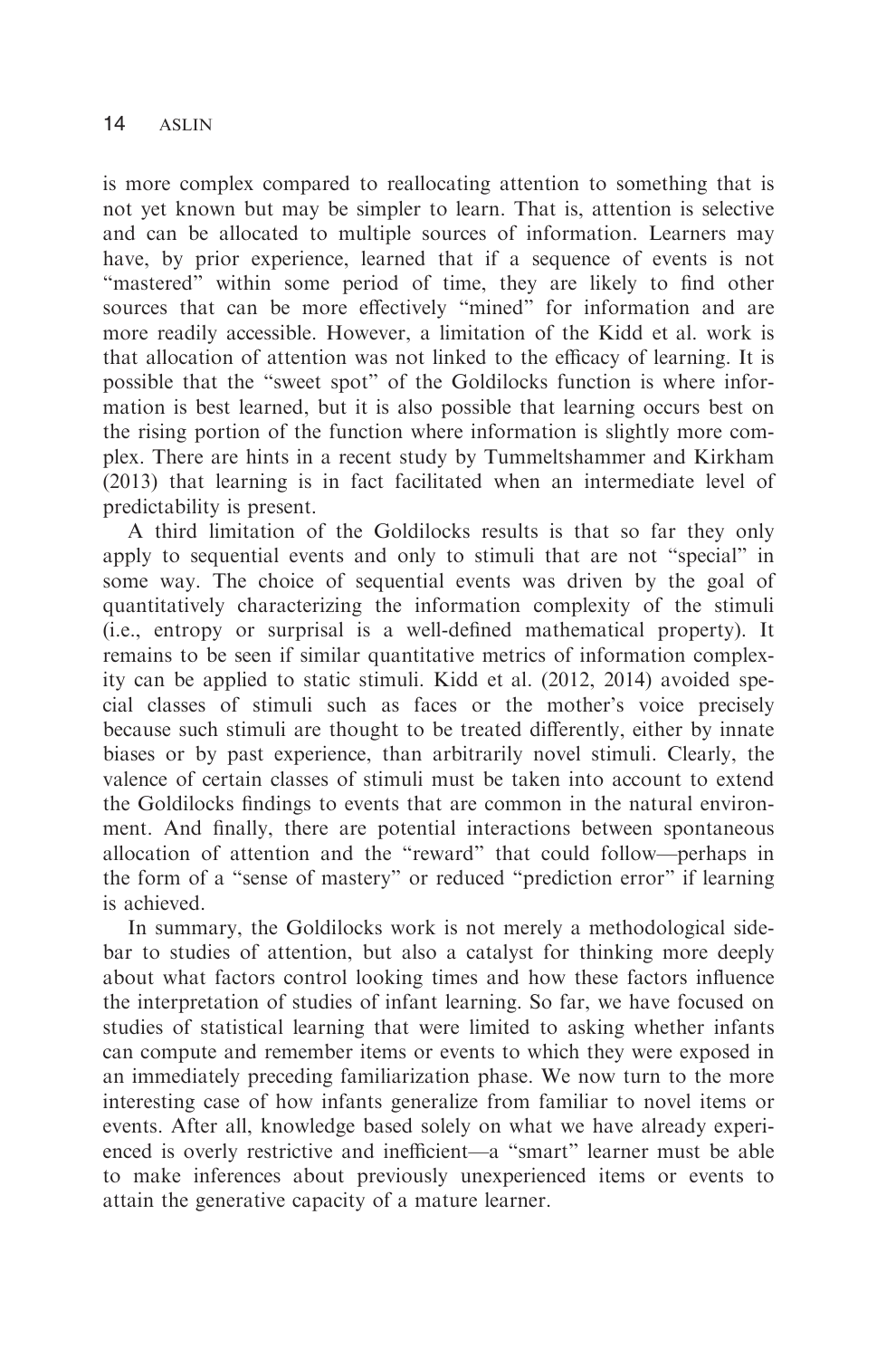# NONSTATIONARITY AND THE RULES OF GENERALIZATION

The preceding summary of the Goldilocks results highlighted the fact that learners discover structure in the input to which they are exposed by sampling that input with selective attentional mechanisms. Because any natural corpus of input, whether language or vision, will contain variability, a "smart" learner should resist the temptation to gather small samples because they can be misleading—instead learners should integrate over a representative corpus. But this creates a dilemma and a tradeoff. The dilemma is that a learner cannot ignore variation within a corpus because the underlying structure to be learned may undergo a change or there may be more than one structure present in a large sample of the input. The tradeoff is between small samples that enable rapid learning but risk inferring multiple structures when a single structure (with variability) is present, and larger samples that enable more reliable estimates of the possible presence of multiple structures but slow down the rate of learning of these structures. These concerns define Problem 3 for the naïve learner—is the environment *stationary*, consisting of a single structure to be learned, or is the environment nonstationary, with two or more structures that must be discovered and retained in memory as separate representations?

Dealing with the nonstationarity problem is not trivial and failing to solve it has significant ramifications for the accuracy of subsequent learning. If a naïve learner has a stationarity bias, then whenever the environment has more nuanced structural components, learning will be suboptimal. Moreover, if a poor "fit" of a model of the environment is tolerated, then the criterion for subsequent learning may be overly "lax" and prevent further learning. In contrast, if a naïve learner has a nonstationarity bias, then variability due to sampling rather than to the presence of multiple structures will lead to "overfitting" this natural variability and prevent the model of the environment from generalizing to novel instances of what is actually a uniform structure (i.e., the learner will acquire too much detail).

Although the natural environment is clearly nonstationary, there is a surprising paucity of research on this topic. In fact, the design of almost all statistical-learning studies ensures that whichever subset of the corpus is sampled, the statistics are the same. In one of the first studies of nonstationarity, Gebhart, Aslin, and Newport (2009) presented adults with a 10-min stream of nonsense syllables (as in Saffran et al., 1996) and, without informing the subjects, altered the structure half way through the exposure phase. In a posttest that contrasted words and part-words from each of the two structures, Gebhart et al. found that adults learned the syllable statistics of the first structure but not the second (i.e., what was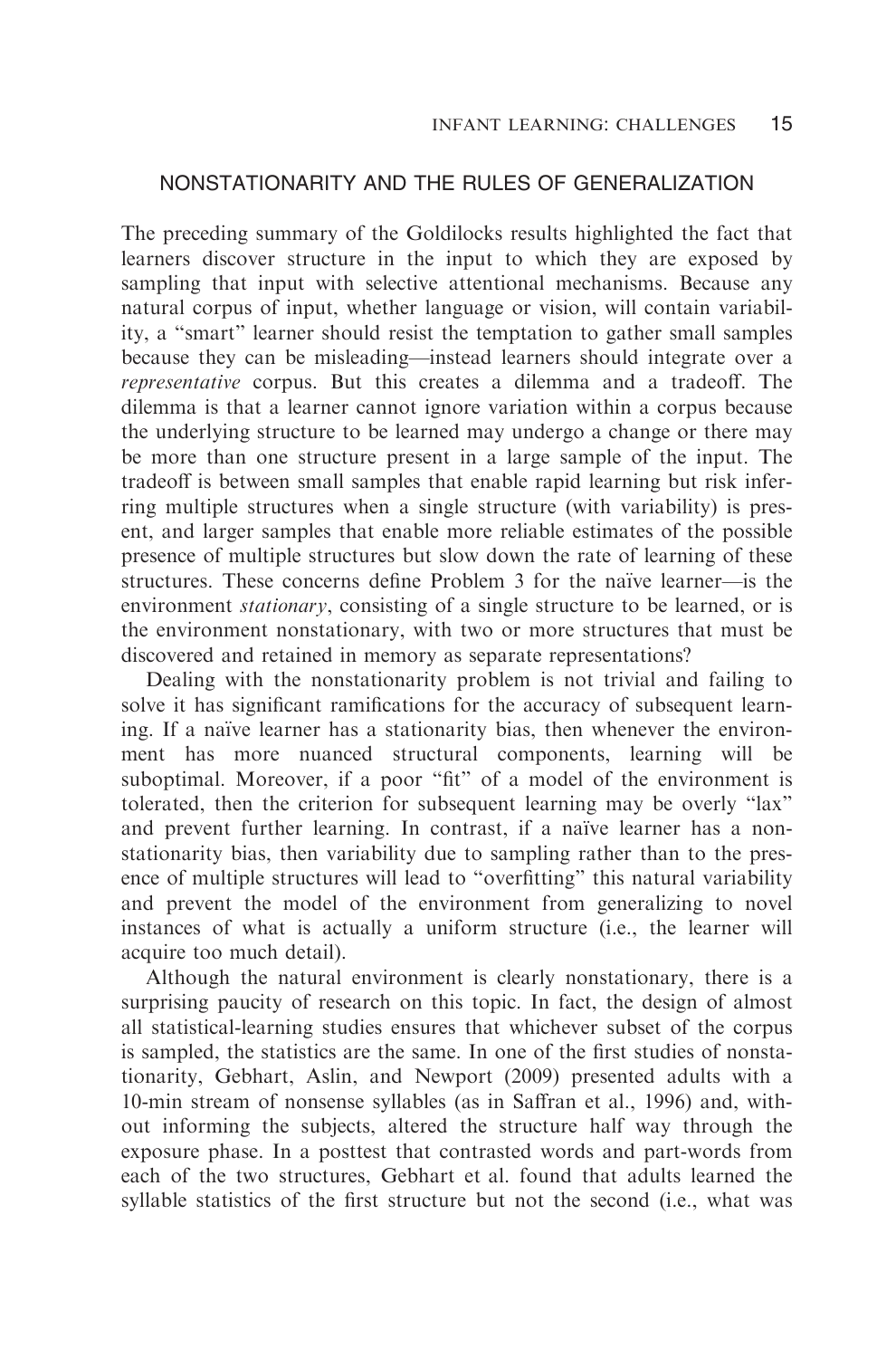called a statistical garden path). Thus, in the absence of any cues that signal a change of structure, adults have a primacy bias and appear to treat the second structure as a noisy version of the first. However, Gebhart et al. also showed that when there is a clear cue for a change in structure (e.g., by pausing between structures and informing the subjects that there is a new structure), adults learn both structures equally well. Importantly, Gebhart et al. also showed that a cue for a change in structure is not required—when subjects heard an extended version of the second structure, they learned its syllable statistics and yet maintained their learning of the first structure's syllable statistics. This overall pattern of results suggests that once a structure is learned, it takes extensive evidence that a second structure is present (rather than a noisy version of the first structure) or a strong cue for a change of structure to overcome an initial stationarity bias.

Another interesting finding from Gebhart et al. (2009) was that all cues for a change in structure are not equally effective. When the first structure was spoken in a male voice and the second structure in a female voice, there was no benefit to learning the syllable statistics in the second structure. This is perhaps not surprising given that talker or voice differences in natural languages do not signal a different structure, unless the two talkers are speaking different languages. This bilingual example was examined by Weiss, Gerfen, and Mitchel (2009) using a paradigm similar to Gebhart et al., but with the two structures repeatedly alternating every 2 min. Under these circumstances, there was no evidence of learning *either* of the two syllable statistics, presumably because the 2-min exposure was insufficient to "tag" the fact that there were two structures. However, when each structure was spoken by a different talker or voice, this tagging was obvious and now subjects learned both syllable statistics. Thus, as in Gebhart et al., when there is a strong cue that indicates the presence of two different contexts, learners are quite adept at keeping track of two separate sets of statistics that describe the two underlying structures.

This notion of context is crucial not only for the efficacy and efficiency of learning, but also for the propensity to generalize. Consider a situation in which a naïve learner is attempting to understand a corpus of environmental input. Even if the learner has a stationarity bias, there are a variety of contextual cues that are very obvious (e.g., time of the day as indicated by sunlight versus darkness or when a given parent is present versus a preschool teacher). How does the learner decide which of these contextual cues is relevant—leading to the inference that there is a new structure to be learned—and which contextual cues should be ignored because they are uncorrelated with a change in structure? As noted by Qian, Jaeger, and Aslin (2012), this distinction between cue-sensitivity and cue-relevance is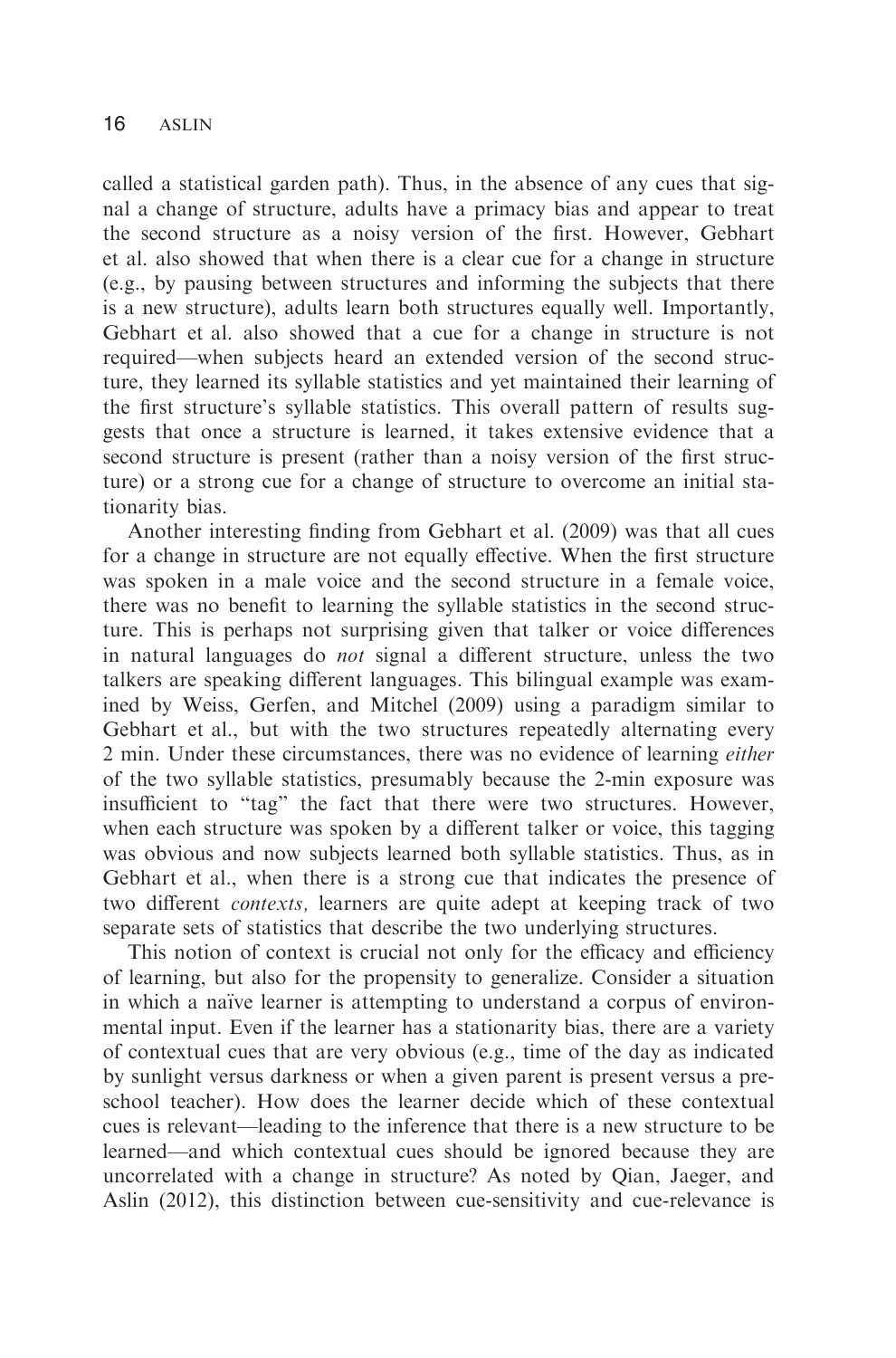what was earlier referred to as Problem 3—the presence of *contextual ambi*guity. That is, learners must be open to the possibility that a cue serves as a contextual signal for a change of structure, but not overly willing to assume that every cue that is discriminable signals such a contextual cue.

Problem 3 has a further implication for what a learner should do *after* they have partitioned (or not) the environmental input into separate structural representations. If a learner has a stationarity bias and treats multiple structures as being generated by a single representation, then they will incorrectly generalize across those multiple structures. This overgeneralization is a common property of early language productions for certain grammatical morphemes (e.g., the –ed ending on verbs). In contrast, if a learner has a nonstationarity bias and falsely infers multiple structures when they are not present in the input, then they will incorrectly restrict generalization. This undergeneralization is seen in 5-month-old infants who, after exposure to multiple views of a single person's face, fail to generalize to a novel view of that same person's face (Fagan, 1976). This propensity to generalize was also noted in Younger and Cohen (1983)— 7-month-olds appeared to base their learning of multifeature objects by memorizing exemplars, whereas 10-month-olds extracted the commonalities among the set of objects and generalized to new exemplars that shared these commonalities.

Proposals about the rules of generalization have been a central topic of discussion among learning theorists since the time of Pavlov (1927) and Skinner (1938). A more modern treatment of generalization in the context of statistical learning comes from the work of Marcus, Vijayan, BandiRao, and Vishton (1999). In a variant of the syllables-of-speech design of Saffran et al. (1996), Marcus et al. presented 9-month-olds with 3-syllable strings separated by pauses rather than with continuous streams devoid of pauses. These 3-syllable strings were composed from a set of eight consonant-vowel syllables into one of three different patterns defined by the repetition of one of the syllables, thereby forming AAB, ABA, or ABB "rules". After exposure to multiple repetitions of the 16 3-syllable strings, infants heard two types of test trials, both of which were composed of entirely new CV syllables. One type of test trial conformed to the familiar "rule" and the other did not. Infants showed a novelty preference—they listened longer to the unfamiliar rule. These results led Marcus et al. to propose that there are two different learning mechanisms: (1) statistical learning that is limited to extracting "surface" patterns embedded in the input to which the infant is exposed, and (2) rule learning that goes beyond the exposure materials to generate "abstract" patterns.

Although this proposed dichotomy between statistical learning and rule learning seems compelling, there are reasons to suggest an alternative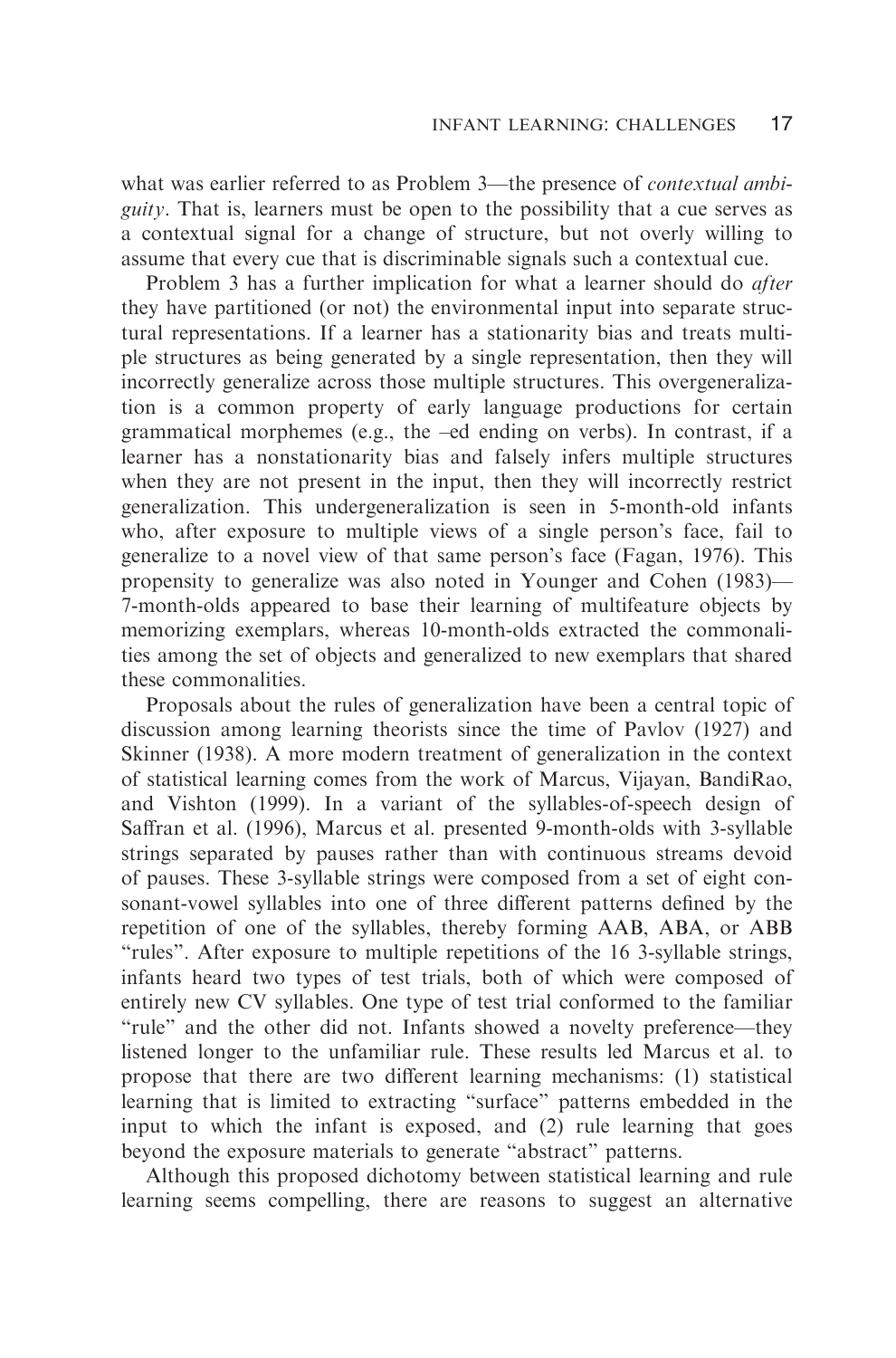hypothesis. Gerken (2006) conducted a follow-up experiment to Marcus et al. (1999) in which separate groups of infants were familiarized to slightly different families of 3-syllable strings. As shown in Table 1, both groups of infants heard a subset of the 16 strings used in Marcus et al. However, one group heard four strings that each ended in a different syllable, and the other group heard four strings that ended in the same syllable. Importantly, the four strings presented to both groups had an AAB pattern. But for the group whose four strings ended in the same syllable, an alternative to the AAB "rule" is a rule that is more restrictive the first two syllables are the same, followed by the syllable/di/. For this group of infants, when presented with test strings that conformed to the AAB rule but not the "ends in/di/" rule, they did not generalize (i.e., they showed a novelty response). In contrast, for the group of infants presented with the set of AAB strings that ended in four different syllables, they formed a broader generalization that accommodated novel syllables even in the final-syllable position. This latter group performed as the infants in the Marcus et al. study by forming an "abstract" rule (i.e., AAB), whereas the former group exhibited a more restrictive rule even though AAB was a plausible inference from the strings presented during familiarization.

The Gerken (2006) study provides an important counterpoint to the hypothesis that statistical learning and rule learning are two separate

| ətrings                    |                         |                                 |
|----------------------------|-------------------------|---------------------------------|
| Strings from Marcus et al. | AAB strings from Gerken | Ends-in-/di/strings from Gerken |
| le le di                   | le le di                | le le di                        |
| le le je                   |                         |                                 |
| le le li                   |                         |                                 |
| le le we                   |                         |                                 |
| wi wi di                   |                         | wi wi di                        |
| wi wi je                   | wi wi je                |                                 |
| wi wi li                   |                         |                                 |
| wi wi we                   |                         |                                 |
| ji ji di                   |                         | ji ji di                        |
| ji ji je                   |                         |                                 |
| ji ji li                   | ji ji li                |                                 |
| ji ji we                   |                         |                                 |
| de de di                   |                         | de de di                        |
| de de je                   |                         |                                 |
| de de li                   |                         |                                 |
| de de we                   | de de we                |                                 |

TABLE 1 Design of the Gerken (2006) Study Showing How Two Subsets of the 3-Syllable Strings

Used in the Marcus et al. (1999) Study Can Influence the "Rule" Extracted from These  $\sim$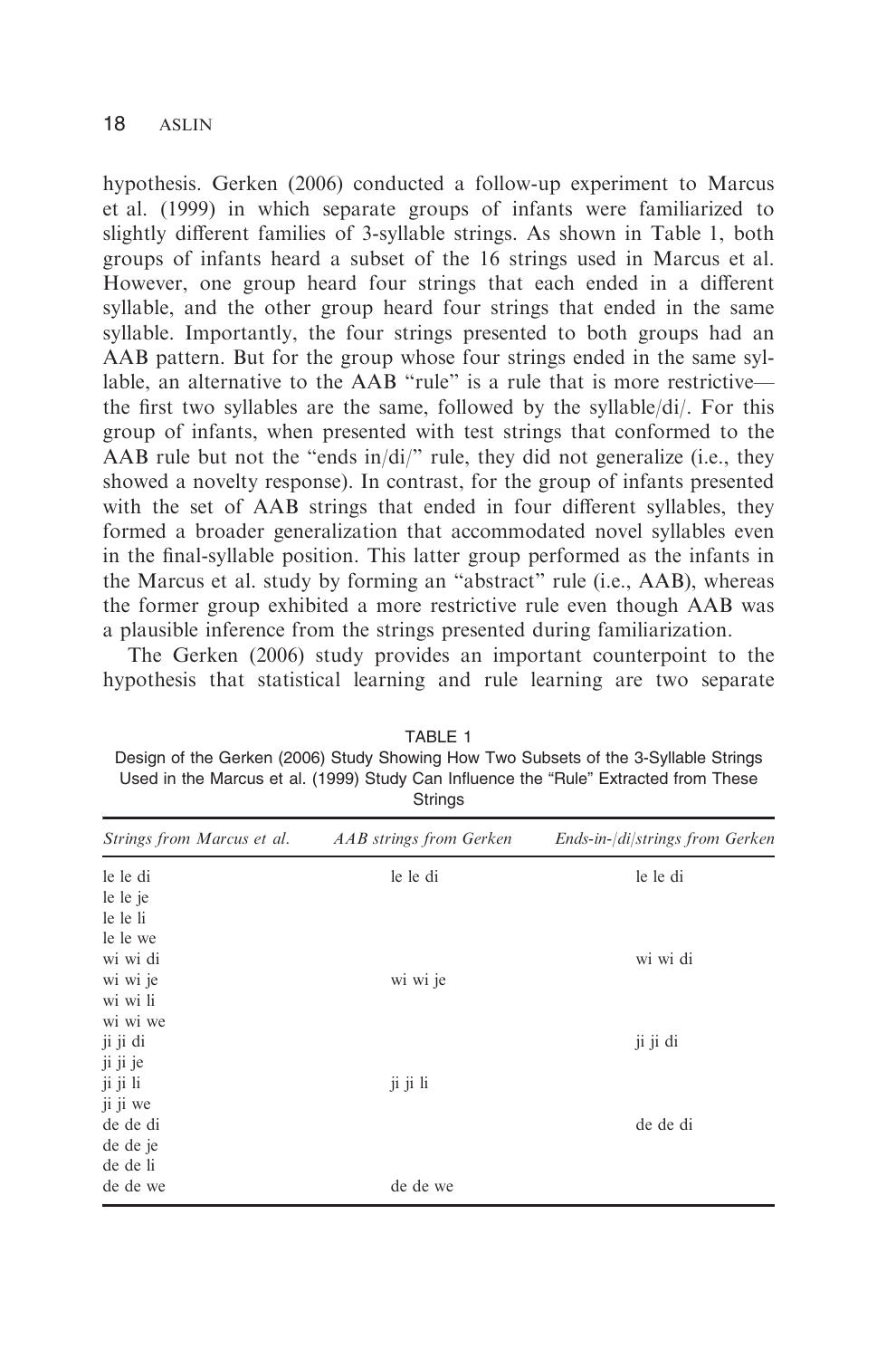mechanisms. As argued by Aslin and Newport (2012), the degree of generalization is a function of the patterning of the input to which the learner is exposed. Even canonical statistical-learning studies that only test exemplars drawn from the specific stimulus materials to which the learner is exposed can be viewed as an inference problem (Goldwater, Griffiths, & Johnson, 2009). For example, the words and part-words used as test items in Saffran et al. (1996) were drawn from the continuous stream of syllables presented during the familiarization phase. Thus, neither of these test items were exact replicas of what had been presented for "learning". Yet, infants readily showed reliable differences in "recognition" of these test items. Thus, the proper way to conceptualize any learning task is to ask what are the most plausible inferences that the learner could make based on the patterning of the input.

Reeder, Newport, and Aslin (2013) provided extensive evidence that adults will either generalize freely or restrict generalization depending on the patterning of the context in which nonsense words are presented across a family of utterances. Their task consisted of listening to several hundred utterances of variable word lengths and then being tested on (1) a subset of these familiar utterances, (2) a set of novel utterances that conformed to the underlying grammar, and (3) a set of novel utterances that violated the underlying grammar. Crucially, the number of grammatical categories and which nonsense words were assigned to these categories were unknown to the subjects. In each of eight separate experiments, the patterning of the nonsense words that surrounded a critical target category differed—in some experiments all possible surrounding contexts were presented in the familiarization utterances, in others some of the surrounding contexts were consistently absent, and in yet others only a single context was present. Thus, as in Gerken (2006), the surrounding contexts varied from providing consistent evidence for generalization to inconsistent evidence for generalization, and finally little or no evidence for generalization (i.e., strong evidence for restricting generalization). Moreover, in two follow-up experiments that more closely mimicked the variability in word frequency (K. D. Schuler, P. A. Reeder, E. L. Newport, & R. N. Aslin, unpublished data) and the presence of subcategories (Reeder, Newport, & Aslin, 2010) that add a further level of context, adults readily generalized or restricted generalization depending on these same principles of patterning in the surrounding contexts. Thus, distributional cues are sufficient to induce learning and modulate generalization.

In summary, the dilemma of Problem 3—how does a naïve learner deal with the possibility that the environment is nonstationary?—appears to be "solved" by a strong a priori bias to assume stationarity (i.e., a uniform structure) unless there is an obvious contextual cue that signals a struc-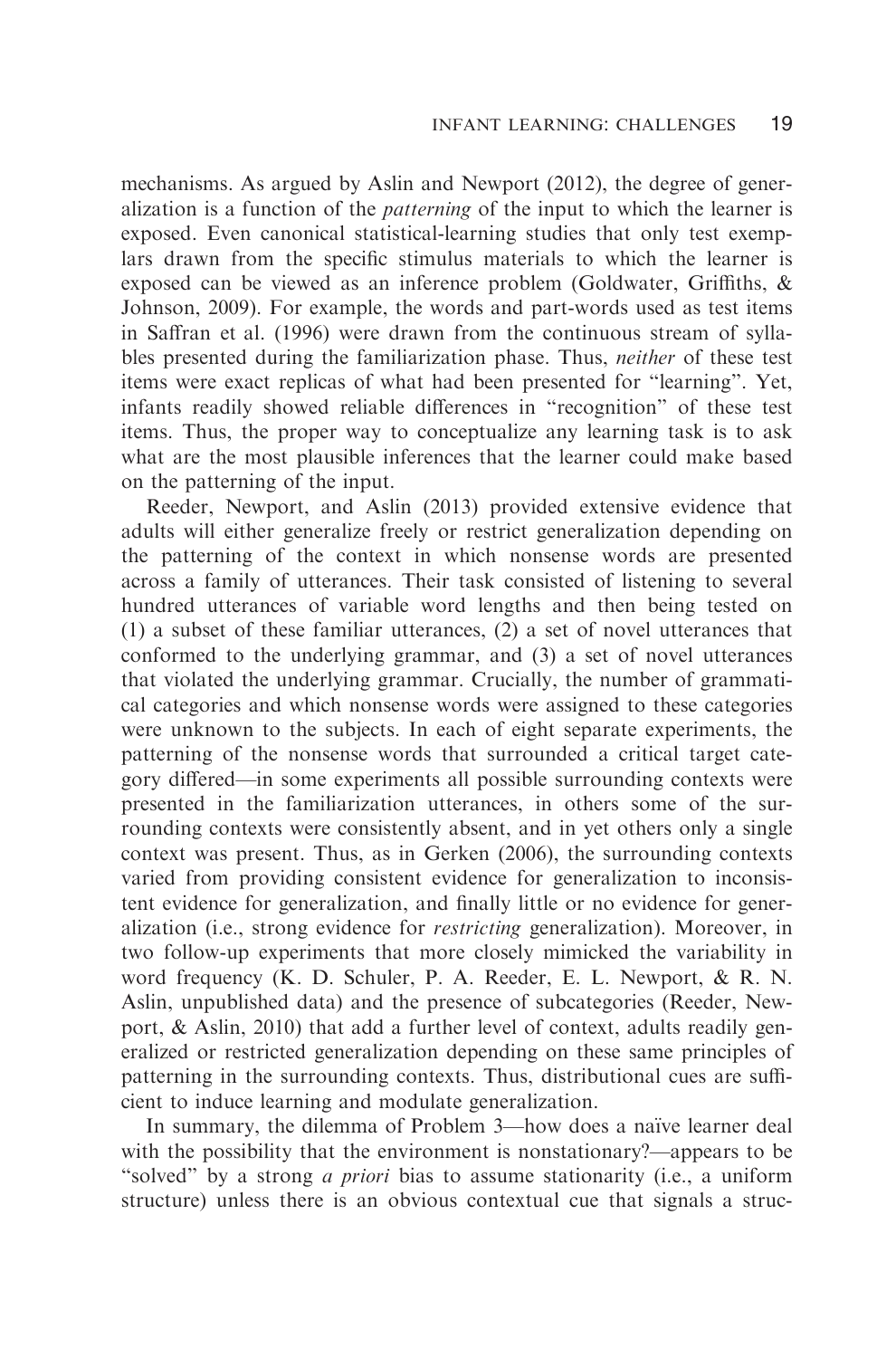tural change or unless there are consistent gaps in the input for a given context. In the absence of strong contextual cues, a naïve learner runs the risk of overgeneralization rather than restricting generalization to the separate structures that are actually present but underspecified in the learner's representations. Of course, it is not clear what is meant by an "obvious" contextual cue. As noted earlier, there are many highly salient cues that do not signal a relevant change in underlying structure, and there are changes in structure that are not signaled by any contextual cue.

Interestingly, this aspect of Problem 3—contextual ambiguity—appears to be treated in fundamentally different ways in the motor and cognitive domains. In the domain of motor development, the consequences of failing to learn the underlying structure (e.g., how to control posture, balance, and limb movement for locomotion) is catastrophic, generalization from one regime to the next (e.g., crawling to cruising to walking) is restricted, and the change of context is obvious (e.g., eye-height above the floor). In contrast, in the domain of cognitive development, the consequences of failing to learn the underlying structure (i.e., to not "understand" something) is minimal, generalization is ubiquitous, and a change of context is typically not obvious. Moreover, motor development requires extensive practice, and making inductive "leaps" can be quite risky (e.g., a small step down for an experienced crawler is much less dangerous than that same small step down for a naïve walker). In contrast, cognitive development typically does not rely on practice except by making predictions, and making inductive "leaps" is essential to deal with the computational explosion of information (i.e., Problem 2). The foregoing dichotomy between motor and cognitive development is certainly overstated, but it raises the possibility that there is a continuum of differences among domains of development along the three dimensions of (1) consequences of failure to learn a structure, (2) propensity to generalize, and (3) relevance of contextual cues.

#### META-QUESTIONS IN DEVELOPMENT

The foregoing sections lead us to consider some of the broader implications of the three major problems facing naïve learners—absence of reinforcement, informational overload, and contextual ambiguity. Presumably, those of us who study development in infants are interested in the mechanisms and process of developmental change. There are three fundamental ways of conceiving of this change: (1) *continuous*—without interruption or sudden change, (2) incremental—adding or building from previous states, and (3) progressive—improvement without regression.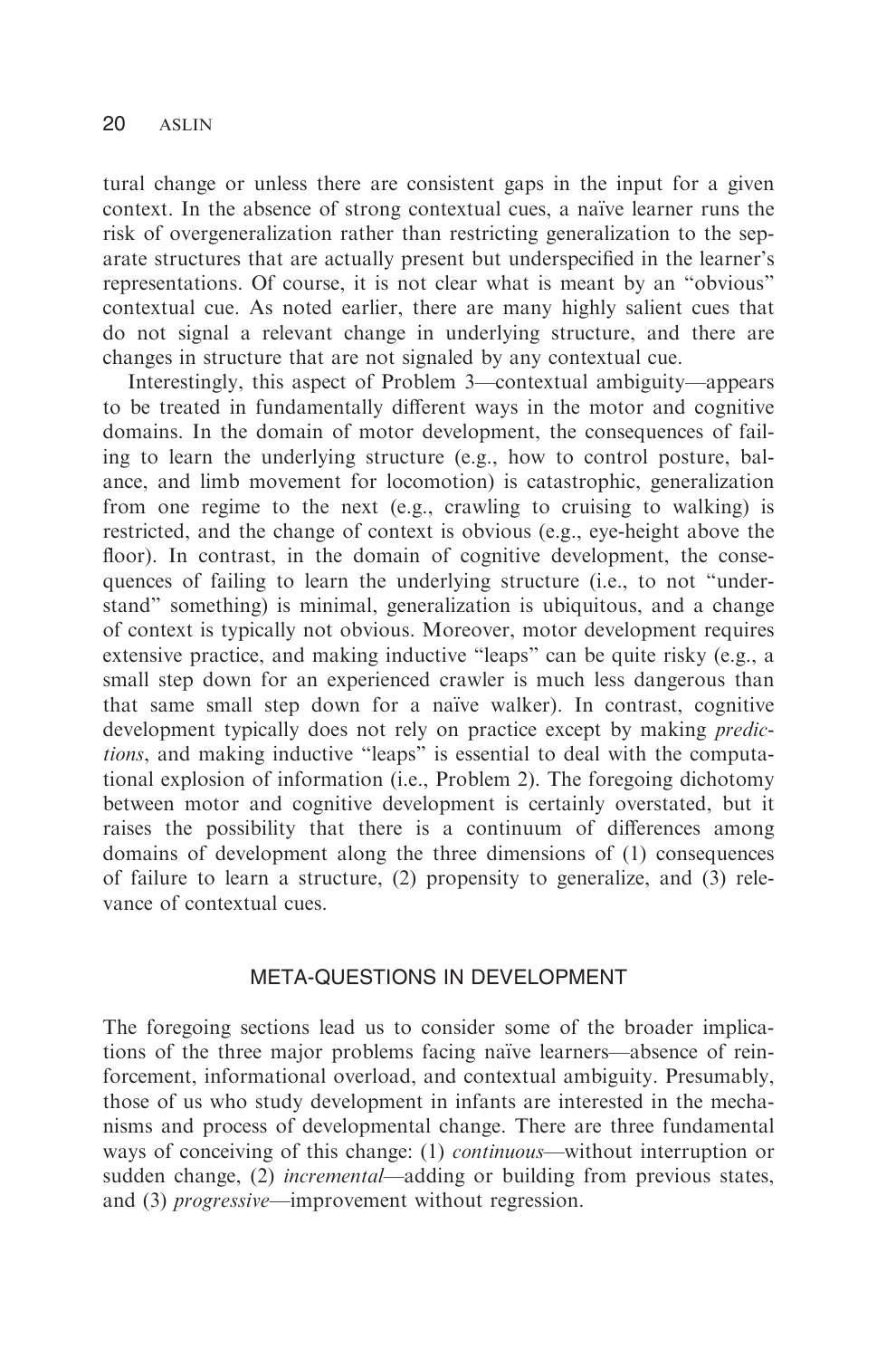The classic view of developmental change is a discontinuous process (e.g., stage-like, see Piaget, 1952). Although it is undeniable that the rate of change is variable, the underlying mechanism could nevertheless be uniform. It is seductive to conclude that whenever a discontinuity is observed in some aspect of development, a new mechanism has emerged. Yet we know that discontinuities can result from a continuous process with an underlying nonlinearity (e.g., a thermostat triggers binary actions—on versus off—despite a linear temperature sensitivity). Moreover, learning itself can change the interpretation of the same input (e.g., the sticky mittens paradigm alters how prereaching infants interact with objects; cf. Needham, Barrett, & Peterman, 2002).

Development is also traditionally viewed as incremental, in the sense of a serial process of learning a hierarchy of nested structures (much like the building-blocks of a house). This view is undoubtedly too simple, as all biological systems acquire specializations (e.g., organs) that are qualitatively different from their underlying components. Moreover, development is better characterized as a parallel process of incremental additions with feedback interactions that alter subsequent additions. McMurray (2007) provided a nice example of this parallel nature of development in the domain of the vocabulary spurt in child language. The notion of "mental organs" or modules simply reflects the fact that highly efficient submechanisms, or domain-specific expertise, frees up cognitive resources to access more or different types of information from the same corpus of input. This in turn allows the mature learner to "dig deeper" and extract more complex aspects of information that were initially inaccessible to the naïve learner. An interesting methodological point that falls out of this perspective is that the habituation paradigm presumes "processing is complete" once the criterion of habituation has been met. But it seems quite likely that revisiting the same stimuli in a subsequent habituation phase would trigger "further processing" of information that was "missed" by the infant in the initial habituation phase.

Finally, development is commonly viewed as progressive, in the sense of consistently adding more knowledge or becoming more sophisticated. However, regressions are common in development (Bever, 1982), presumably because of competition among subsystems (e.g., the phenomenon of "perceptual narrowing" in speech and face perception: Pascalis, de Haan, & Nelson, 2002; Pons, Lewkowicz, Soto-Faraco, & Sebastián-Gallés, 2009). For researchers to understand whether development is progressive or regressive requires confidence that the same measurement tool in a given domain of development is actually assessing the same underlying competence across age, or when a uniform tool is unavailable, that different measurement tools suited for different age ranges are assessing the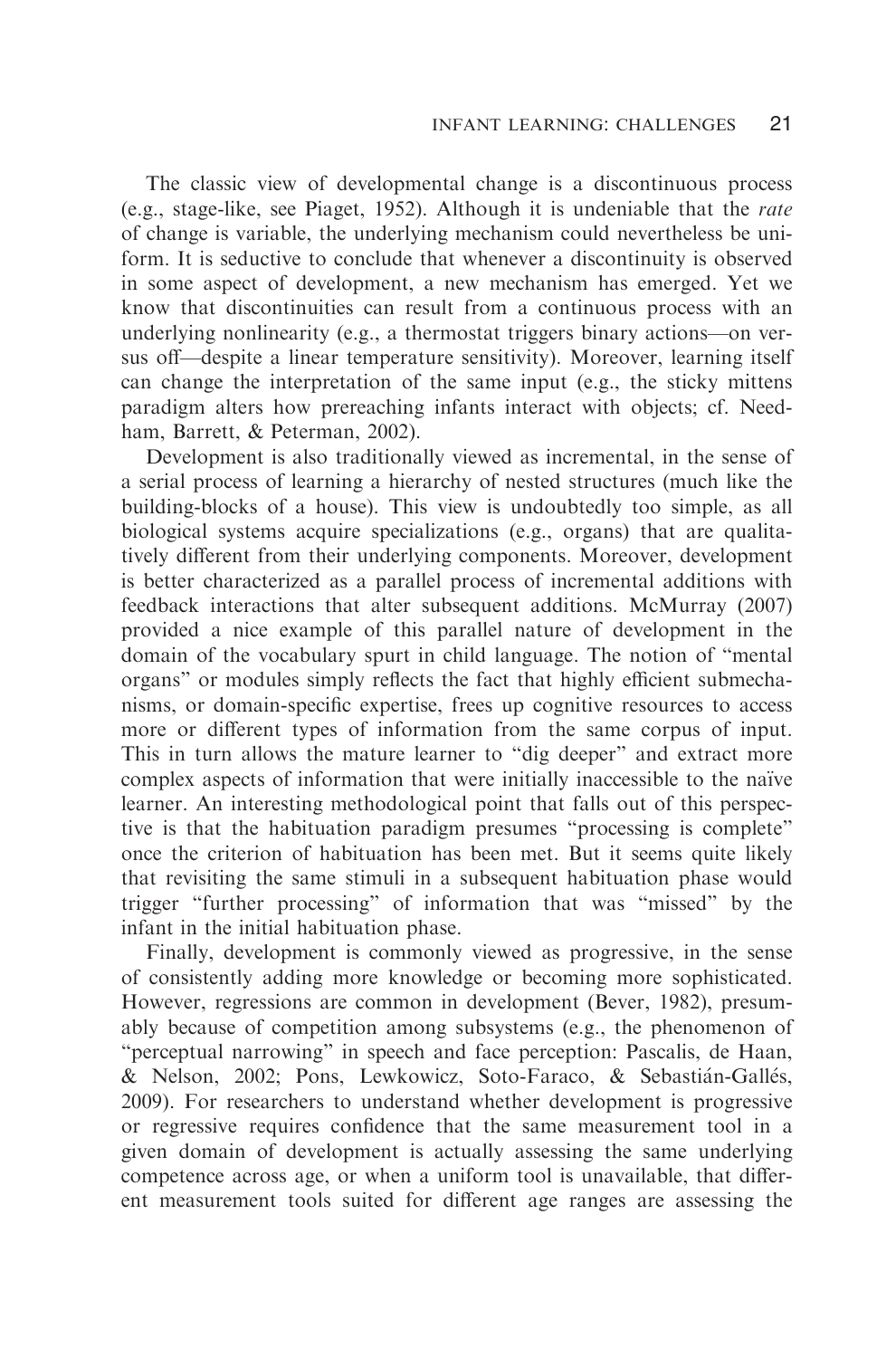same underlying competence. These are not trivial interpretive issues. Moreover, the emergence of some other developmental system (e.g., locomotion) may not only serve to restrict generalization because of an obvious change of context, but also fundamentally change the objects or events to which infants attend (Bertenthal, Campos, & Kermoian, 1994).

In summary, the question of whether development is continuous, incremental, and progressive—particularly in the domain of statistical learning requires more than just noticing (based on distributional statistics) that two events are different (e.g., words and part-words). It is also necessary to know the implications (for a given task) of those events. It is seductive to assume that, by showing a looking-time preference at an early age, the developmental domain under investigation is "mature" because those preferences are consistent with the mature state. But looking times are not necessarily equivalent to having attained a rich and robust understanding of a corpus of input (i.e., having developed a mature representation of the underlying structures). It is quite possible that nonverbal measures of "capacity X" in infancy are analogous to developmental seeds that will grow into mature knowledge systems, but it also quite possible that these early capacities are replaced by a fundamentally different system that did not require these precursors (see Keen, 2005 for thoughtful discussions on this point).

# CONCLUDING REMARKS

At the end of a presidential address to nearly 1,000 attendees at our biennial conference, it is instructive to return to some historical perspectives on development, both personal and professional. In 1949, the year of my birth, Donald Hebb published his now classic book entitled "The Organization of Behavior". As a first-year graduate student, I purchased a paperback copy for \$3.95. There are many kernels of wisdom in this book, but my favorite is the following:

It is of course a truism that learning is often influenced by earlier learning. Innumerable experiments have shown such a 'transfer of training'. Learning A may be speeded up, hindered, or qualitatively changed by having learned B before…. If the learning we know and can study, in the mature animal, is heavily loaded with transfer effects, what are the properties of the original learning from which those effects came? How can it be possible even to consider making a theory of learning in general from the data of maturity only? There must be a serious risk that what seems to be learning is really half transfer.

(Hebb, 1949, pp. 109–110)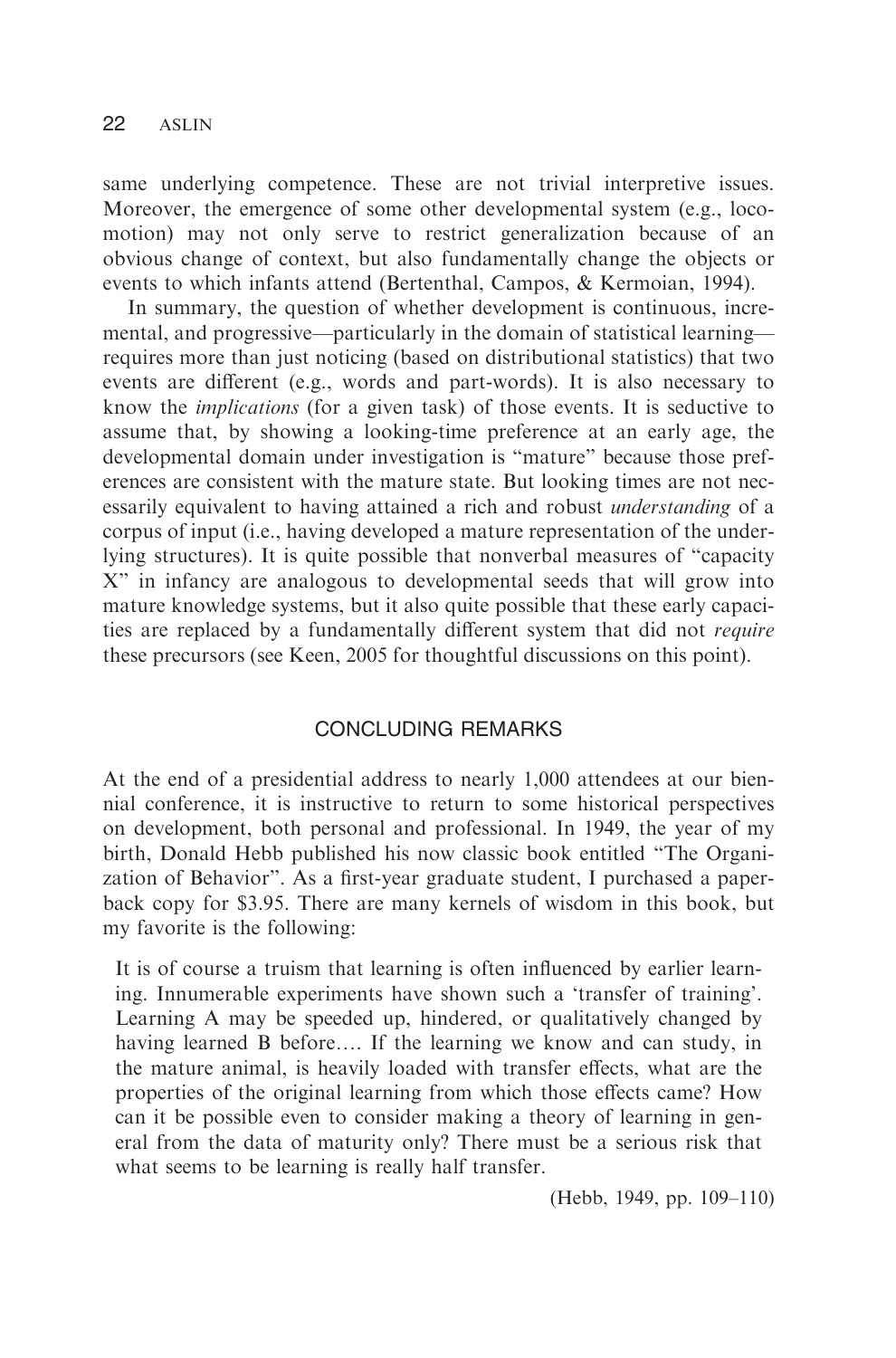The present article is my attempt to update Hebb's insights into a slightly more modern, but fundamentally similar, form based on the past 65 years of research since the book was published, recognizing that the field of infancy research was virtually nonexistent in 1949.

I would also like to pay homage to my mentor, Philip Salapatek, by offering the following quote from Kessen, Haith, and Salapatek (1970) in their chapter in Carmichael's Manual of Child Psychology, which was the "bible" in the growing field of infancy research when I entered graduate school:

Whether one sees the newborn child as neurologically insufficient (Flechsig, 1920), cognitively confused (James, 1890), narcissistic (Freud, 1905), solipsistic (Piaget, 1927), or merely ugly (Hall, 1891), the distance between the new child and the walking, talking, socially discriminating, and perceptive person whom we see hardly 500 days later is awesome.

(p. 287)

I can think of no better term than "awesome" to describe the excitement and vibrancy of our field.

# ACKNOWLEDGMENTS

This article is a revised version of a presidential address delivered on June 8, 2012 at the biennial meeting of the International Society on Infant Studies, held in Minneapolis, MN. I am indebted to the many faculty mentors, collaborators, postdoctoral fellows, and graduate students who have filled my head with ideas and implemented those ideas in ways that I never dreamed possible. Grant support was provided by NIH research grants HD-037086 to RNA and Elissa Newport, HD-073890 to Michael Tanenhaus and RNA, and HD-067250 to Daniel Weiss and RNA.

## **REFERENCES**

Aslin, R. N. (2007). What's in a look? Developmental Science, 10, 48–53.

- Aslin, R. N., & Newport, E. L. (2012). Statistical learning: From acquiring specific items to forming general rules. Current Directions in Psychological Science, 21, 170–176.
- Aslin, R. N., Saffran, J. R., & Newport, E. L. (1998). Computation of conditional probability statistics by 8-month-old infants. Psychological Science, 9, 321–324.
- Baldwin, D. A. (1993). Early referential understanding: Infants' ability to recognize referential acts for what they are. Developmental Psychology, 29, 832–843.

Berlyne, D. E. (1960). Conflict, arousal, and curiosity. New York, NY: McGraw-Hill.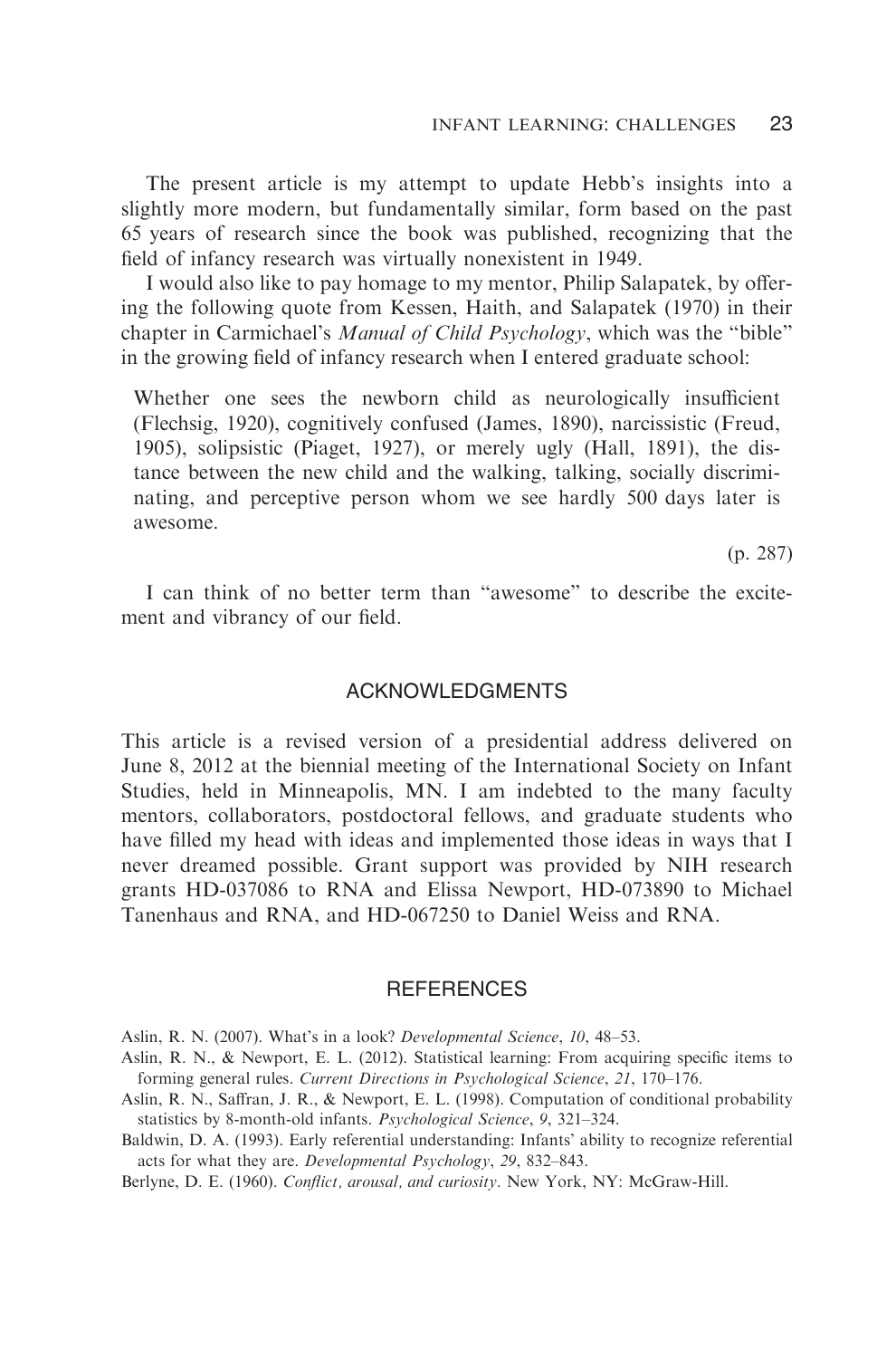- Bertenthal, B. I., Campos, J. J., & Kermoian, R. (1994). An epigenetic perspective on the development of self-produced locomotion and its consequences. Current Directions in Psychological Science, 3, 140–145.
- Bertoncini, J., & Mehler, J. (1981). Syllables as units in infant speech perception. Infant Behavior and Development, 4, 247–260.
- Bever, T. G. (1982). Regression in the service of development. In T. G. Bever (Ed.), Regression in mental development: Basic properties and mechanisms (pp. 153–188). Hillsdale, NJ: Lawrence Erlbaum Associates.
- Bhatt, R. S., & Quinn, P. C. (2011). How does learning impact development in infancy? The case of perceptual organization. Infancy, 16, 2–38.
- Blaser, E., & Kaldy, Z. (2010). Infants get five stars on iconic memory tests: A partial-report test of 6-month-old infants' iconic memory capacity. Psychological Science, 21, 1643-1645.
- Bornstein, M. H. (1985). Habituation of attention as a measure of visual information processing in human infants: Summary, systematization, and synthesis. In G. Gottlieb, & N. A. Krasnegor (Eds.), Measurement of audition and vision during the first year of postnatal life: A methodological overview (pp. 253–300). Norwood, NJ: Ablex.
- Cohen, L. B., & Strauss, M. S. (1979). Concept acquisition in the human infant. Child Development, 50, 419–424.
- DeCasper, A. J., & Fifer, W. P. (1980). Of human bonding: Newborns prefer their mothers' voices. Science, 208, 1174–1176.
- Fagan, J. F. (1976). Infants' recognition of invariant features of faces. Child Development, 47, 627–638.
- Fantz, R. L. (1964). Visual experience in infants: Decreased attention to familiar patterns relative to novel ones. Science, 146, 668–670.
- Fiser, J., & Aslin, R. N. (2001). Unsupervised statistical learning of higher-order spatial structures from visual scenes. Psychological Science, 12, 499-504.
- Fiser, J., & Aslin, R. N. (2002). Statistical learning of new visual feature combinations by infants. Proceedings of the National Academy of Sciences, 99, 15822–15826.
- Fiser, J., & Aslin, R. N. (2005). Encoding multi-element scenes: Statistical learning of visual feature hierarchies. Journal of Experimental Psychology: General, 134, 521–537.
- Fitzgerald, H. E., & Brackbill, Y. (1976). Classical conditioning in infancy: Development and constraints. Psychological Bulletin, 83, 353–376.
- Frank, M. C., Goldwater, S., Griffiths, T., & Tenenbaum, J. B. (2010). Modeling human performance in statistical word segmentation. Cognition, 117, 107–125.
- Gebhart, A. L., Aslin, R. N., & Newport, E. L. (2009). Changing structures in mid-stream: Learning along the statistical garden path. Cognitive Science, 33, 1087–1116.
- Gerken, L. A. (2006). Decisions, decisions: Infant language learning when multiple generalizations are possible. Cognition, 98, B67–B74.
- Goldwater, S., Griffiths, T. L., & Johnson, M. (2009). A Bayesian framework for word segmentation: Exploring the effects of context. Cognition, 112, 21–54.
- Graf Estes, K. M., Evans, J. L., Alibali, M. W., & Saffran, J. R. (2007). Can infants map meaning to newly segmented words? Statistical segmentation and word learning. Psychological Science, 18, 254–260.
- Haith, M. M. (1980). Rules that babies look by: The organization of newborn visual activity. Hillsdale, NJ: Lawerence Erlbaum Associates.
- Harlow, H. F. (1959). The development of learning in the Rhesus monkey. American Scientist, 47, 459–479.
- Hebb, D. O. (1949). The organization of behavior: A neuropsychological theory. New York, NY: Wiley.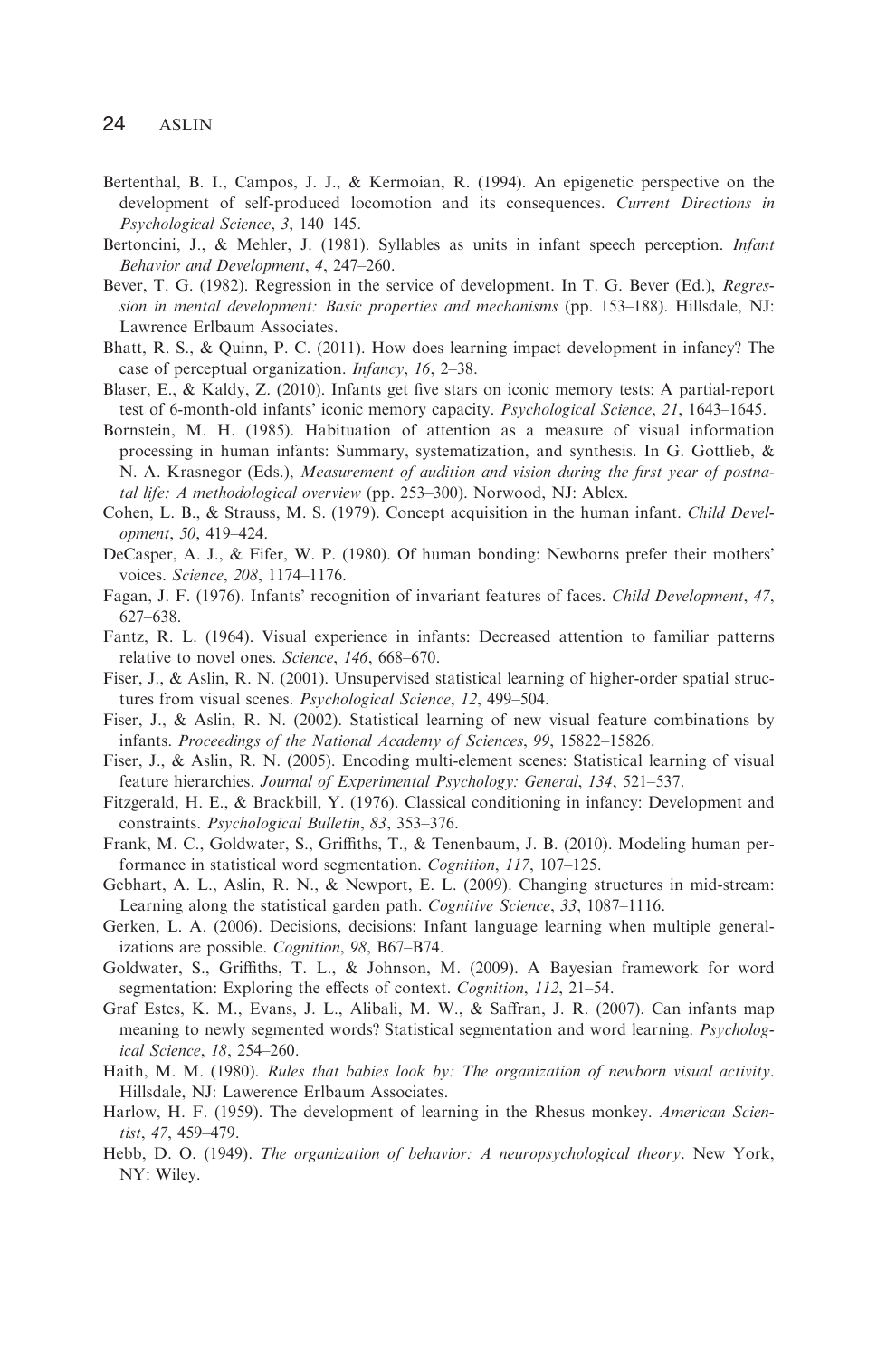- Horowitz, F. D. (1974). Infant attention and discrimination: Methodological and substantive issues. Monographs of the Society for Research in Child Development, 39, 1–15.
- Jusczyk, P. W., & Aslin, R. N. (1995). Infants′ detection of the sound patterns of words in fluent speech. Cognitive Psychology, 29, 1–23.
- Kaldy, Z., & Leslie, A. M. (2005). A memory span of one? Object identification in 6.5-month-old infants. Cognition, 57, 153–177.
- Keen, R. (2005). Using perceptual representations to guide reaching and looking. In J. Rieser, J. Lockman, & C. Nelson (Eds.), Action as an organizer of learning and development: Minnesota Symposia on Child Psychology, Vol. 33 (pp. 301–322). Mahwah, NJ: Lawrence Erlbaum Associates.
- Kessen, W., Haith, M. M., & Salapatek, P. H. (1970). Human infancy: A bibliography and guide. In P. H. Mussed (Ed.), Carmichael's manual of child psychology, Vol. 1 (3rd edn), (pp. 287–445). New York, NY: Wiley.
- Kidd, C., Piantadosi, S., & Aslin, R. N. (2012). The Goldilocks effect: Human infants allocate attention to visual sequences that are neither too simple nor too complex. PLoS One, 7, e36399.
- Kidd, C., Piantadosi, S., & Aslin, R. N. (2014). The Goldilocks effect in infant auditory attention. Child Development, (in press).
- Kinney, D. K., & Kagan, J. (1976). Infant attention to auditory discrepancy. Child Development, 47, 155–164.
- Kirkham, N. Z., Slemmer, J. A., & Johnson, S. P. (2002). Visual statistical learning in infancy: Evidence for a domain general learning mechanism. Cognition, 83, B35–B42.
- Kuhl, P. K. (1985). Methods in the study of infant speech perception. In G. Gottlieb, & N. A. Krasnegor (Eds.), Measurement of audition and vision during the first year of postnatal life: A methodological overview (pp. 223–251). Norwood, NJ: Ablex.
- Kuhl, P. K., Andruski, J. E., Chistovich, I. A., Chistovich, L. A., Kozhevnikova, E. V., Ryskina, V. L. … Lacerda, F. (1997). Cross-language analysis of phonetic units in language addressed to infants. Science, 277, 684–686.
- Lipsitt, L. P. (1964). Learning in the first year of life. Advances in Child Development and Behavior, 1, 147–195.
- Marcovitch, S., & Lewkowicz, D. J. (2009). Sequence learning in infancy: The independent contributions of conditional probability and pair frequency information. Developmental Science, 12, 1020–1025.
- Marcus, G. F., Vijayan, S., BandiRao, S., & Vishton, P. M. (1999). Rule learning in 7-month-old infants. Science, 283, 77–80.
- Markman, E. M., Wasow, J. L., & Hansen, M. B. (2003). Use of the mutual exclusivity assumption by young word learners. Cognitive Psychology, 47, 241–275.
- McCall, R. B., & Kagan, J. (1970). Individual differences in the infant's distribution of attention to stimulus discrepancy. Developmental Psychology, 2, 90–98.
- McMurray, B. (2007). Defusing the childhood vocabulary explosion. Science, 317, 631.
- Needham, A., Barrett, T., & Peterman, K. (2002). A pick-me-up for infants' exploratory skills: Early simulated experiences reaching for objects using 'sticky mittens' enhances young infants' object exploration skills. Infant Behavior & Development, 25, 279–295.
- Papousek, H. (1959). A method of studying conditioned food reflexes in young children up to the age of six months. Pavlov Journal of Higher Nervous Activity, 9, 136–140.
- Pascalis, O., de Haan, M., & Nelson, C. A. (2002). Is face processing species-specific during the first year of life? Science, 296, 1321–1323.
- Pavlov, I. P. (1927) (English version reprinted 1960). Conditioned reflexes: An investigation of the physiological activity of the cerebral cortex. New York, NY: Dover.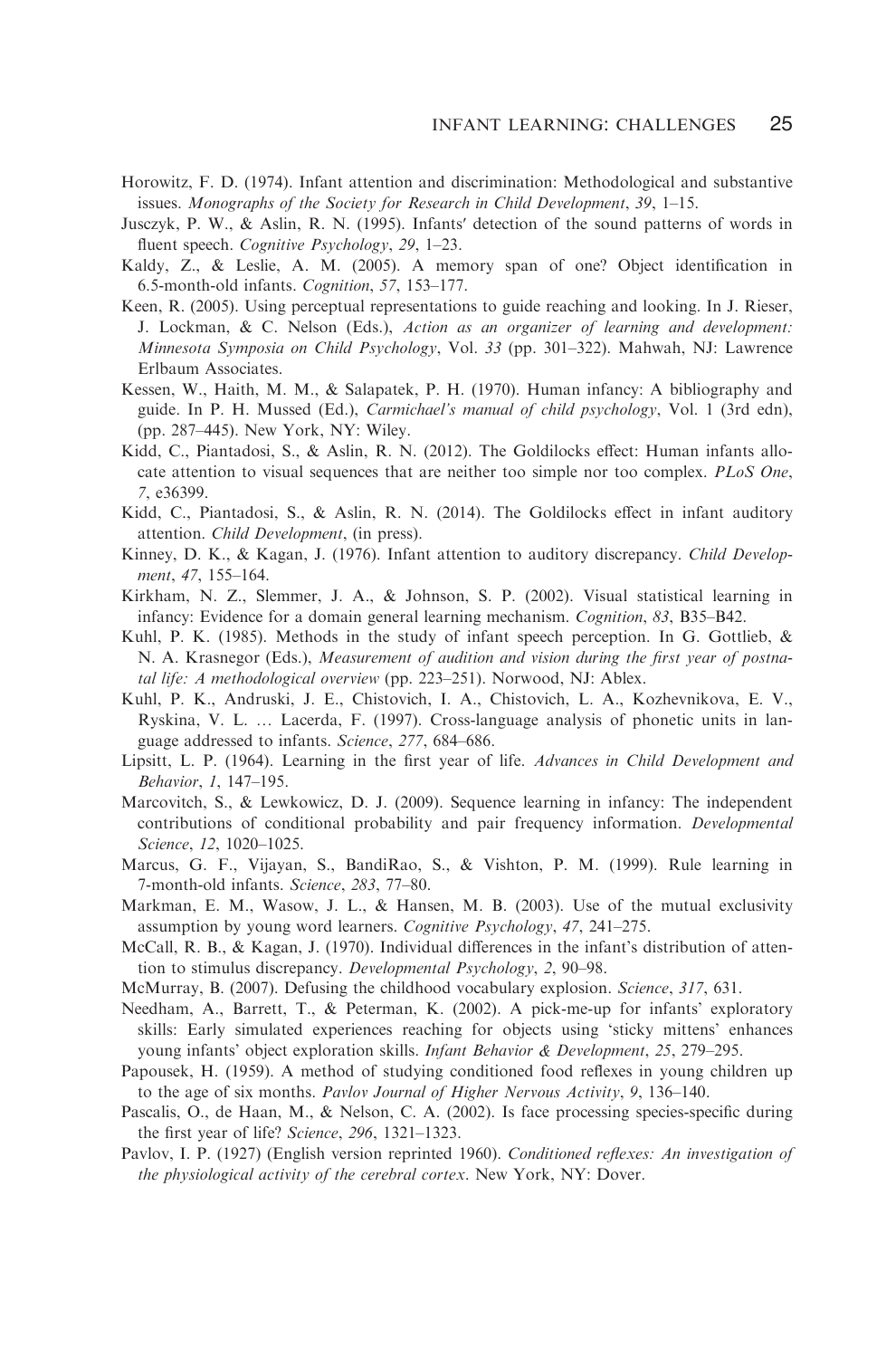- Pelucchi, B., Hay, J. F., & Saffran, J. R. (2009). Statistical learning in a natural language by 8-month-old infants. Child Development, 80, 674–685.
- Piaget, J. (1952). The origins of intelligence [translated by Margaret Cook]. New York, NY: Norton.
- Piantadosi, S., Kidd, C., & Aslin, R. N. (2013). Rich analysis and rational models: Inferring individual behavior from infant looking data. Developmental Science, (in press)
- Pons, F., Lewkowicz, D. J., Soto-Faraco, S., & Sebastián-Gallés, N. (2009). Narrowing of intersensory speech perception in infancy. Proceedings of the National Academy of Sciences, 106, 10598–10602.
- Qian, T., Jaeger, T. F., & Aslin, R. N. (2012). Learning to represent a multi-context environment: More than detecting changes. *Frontiers in Cognitive Science*, 3, 228.
- Reeder, P. A., Newport, E. L., & Aslin, R. N. (2013). From shared contexts to syntactic categories: The role of distributional information in learning linguistic form-classes. Cognitive Psychology, 66, 30–54.
- Reeder, P. A., Newport, E. L., & Aslin, R. N. (2010). Novel words in novel contexts: The role of distributional information in form-class category learning. In S. Ohlsson & R. Catrambone (Eds.), Proceedings of the 32nd Annual Meeting of the Cognitive Science Society (pp. 2063–2068). Austin, TX: Cognitive Science Society.
- Richards, J. E. (2008). Attention in young infants: A developmental psychophysiological perspective. In C. A. Nelson, & M. Luciana (Eds.), Handbook of developmental cognitive neuroscience. Cambridge, MA: MIT Press.
- Ross-Sheehy, S., Oakes, L. M., & Luck, S. J. (2003). The development of visual short-term memory capacity in infants. Child Development, 74, 1807–1822.
- Rovee-Collier, C. K., Sullivan, M. W., Enright, M., Lucas, D., & Fagan, J. W. (1980). Reactivism of infant memory. Science, 208, 1159–1161.
- Saffran, J. R., Aslin, R. N., & Newport, E. L. (1996). Statistical learning by 8-month-old infants. Science, 274, 1926–1928.
- Saffran, J. R., Johnson, E. K., Aslin, R. N., & Newport, E. L. (1999). Statistical learning of tone sequences by human infants and adults. Cognition, 70, 27–52.
- Shukla, M., White, K. S., & Aslin, R. N. (2011). Prosody guides the rapid mapping of auditory word forms onto visual objects in 6-mo-old infants. Proceedings of the National Academy of Sciences, 108, 6038–6043.
- Siqueland, E. R., & De Lucia, C. A. (1969). Visual reinforcement of non-nutritive sucking in human infants. Science, 165, 1144–1146.
- Skinner, B. F. (1938). The behavior of organisms: An experimental analysis. Oxford, UK: Appleton-Century.
- Smith, L. B. (2003). Learning to recognize objects. *Psychological Science*, 14, 244–250.
- Smith, L. B., & Yu, C. (2008). Infants rapidly learn word-object referent mappings via crosssituational statistics. Cognition, 106, 1558–1568.
- Sperling, G. (1960). The information available in brief visual presentations. Psychological Monographs: General and Applied, 74, 1–29.
- Stevenson, H. W. (1970). Children's learning. New York, NY: Appleton-Century-Crofts.
- Tummeltshammer, K. S., & Kirkham, N. Z. (2013). Learning to look: Probabilistic variation and noise guide infants' eye movements. Developmental Science, 16, 760–771.
- Swingley, D. (2005). Statistical clustering and the contents of the infant vocabulary. Cognitive Psychology, 50, 86–132.
- Thiessen, E. D., & Saffran, J. R. (2003). When cues collide: Use of stress and statistical cues to word boundaries by 7- to 9-month-old infants. Developmental Psychology, 39, 706–716.
- Tolman, E. C. (1932). Purposive behavior in animals and men. Berkeley, CA: University of California Press.